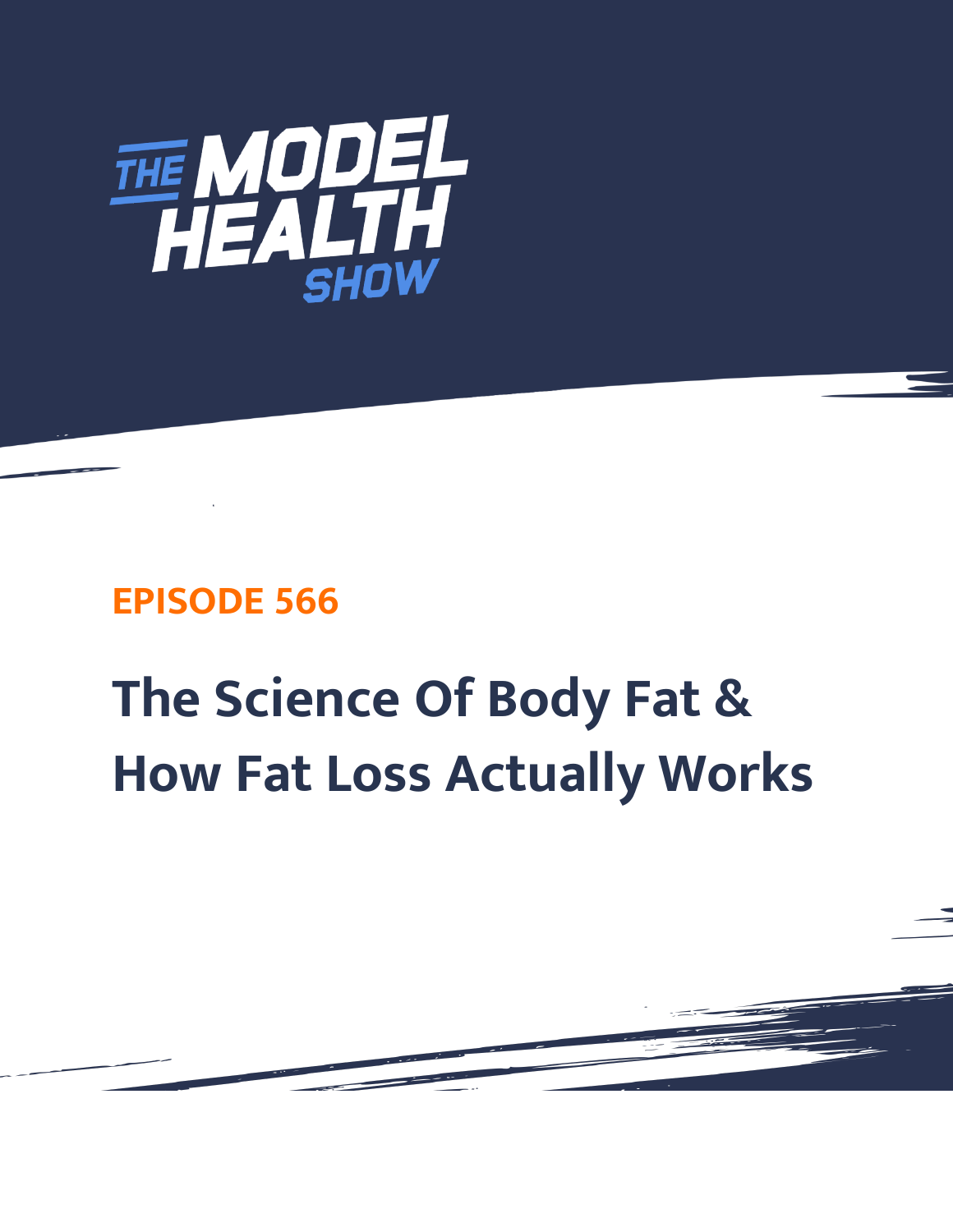# **You are now listening to The Model Health Show with Shawn Stevenson. For more, visit themodelhealthshow.com.**

**SHAWN STEVENSON:** Welcome to the Model Health Show, this is fitness and nutrition expert Shawn Stevenson and I'm so grateful for you tuning in with me today. Spring is officially in the air, people are looking to get in shape, mask are coming off. People are wanting to connect, to relate, to get out in the world. And of course, fitness is now getting on people's minds again. So instead of trying to trim the branches of the issues, I thought that we would get to the root today of what is really creating a healthy body composition and talk about all of the science around how our body fat actually works, how the process of fat loss works, and also provide some key insights from some of the leading researchers on how to optimize this process. So, this is a wonderful focus compilation dedicated to the science of body fat and how the process of fat loss actually works. Now, to kick things off, we're going to start with a segment from a Masterclass that I did, but specifically zooming in on the distinctions about our fat cells themselves.

Now again, this is going to be loaded with key insights, so we can really understand how our amazing bodies work because oftentimes we're trying to fight something that we don't really understand. And once we get this knowledge into our hands about how our amazing body fat, yes, I said amazing body fat, actually works to have a better association with it, then we're going to be able to drive our body composition into the direction that we want to be. So again, we're going to kick things off with some key distinctions about our fat cells themselves, then we're going to pivot into a conversation with Biochemist Doctor Sylvia Tara, and talk about our body fat and how it controls our hunger and satiety, and also looking at how our body is actually utilizing fat for fuel, and it's not going to be in the conventional way that we think that has not led to very good results for our society. Again, getting this information in our hands leads to a level of empowerment that we really need right now. So, let's kick things off with a segment dedicated to our fat cells themselves.

I'm pumped about this episode. This is the education that I wish I would have received in my university nutrition and biology classes. In learning truly how our metabolism actually works, how does the process of fat loss actually work? How does it happen? Where does fat go when you lose it? Does it go to another dimension? Is it going to the multi-verse? Do we need Ant Man to help us to figure all this stuff out? We're going to dive into that today, and so much more. So, we're going to take you through the process of metabolism, the process of fat loss. Just a very rudimentary understanding of it, but it's going to put so much power into your hands to truly know how the process works, and also, we're going to dive into specific nutrients and foods that actually assist in the enzymes and the hormones involved in the fat loss process. The very first thing to understand right out of the gate is what are we actually dealing with [here when we](https://themodelhealthshow.com/science-of-body-fat/)'[re talking about "burning fat"? What are we dealing with here? So often in our](https://themodelhealthshow.com/science-of-body-fat/) 

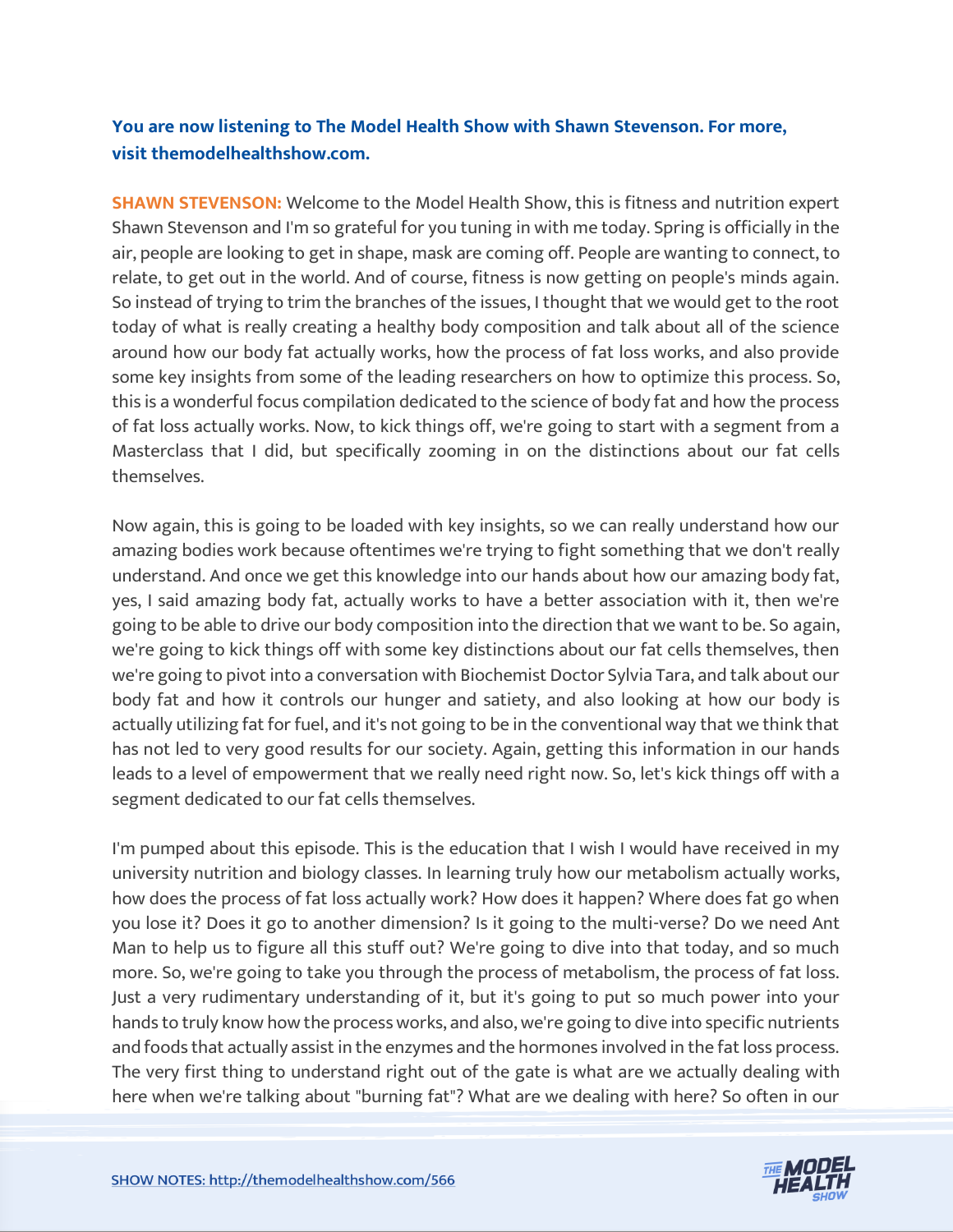society today, we're trying to target and to get rid of something that we don't even understand what it is. We don't even know what it is that we're trying to "get rid of". And so, the first thing that I want to share with you, and this is a very important understanding, is that body fat itself, your fat is an organ.

Alright, body fat is an organ. We tend to think about it like it's just scattered droplets of stuff throughout our body, scatter droplets of unhappiness, sometimes scattered throughout our bodies, but it really... Your fat cells in your fat cell communities, which are what we're going to talk about, they work together as an organ, much like your skin is an organ that really spreads and moves throughout your body and is a big part of your nervous system. Your body fat is a huge part of your endocrine system. It works together, much like an organ. And your body fat releases hormones and other substances to regulate your body's metabolism by communicating with other organs and tissues, such as your liver, your pancreas, your muscles, and this introduces a critical but overlooked point in how this process actually works, in that your body fat itself is largely responsible for regulating your metabolism. Your body fat itself is largely responsible for whether it's "burning itself". Alright, so your body fat can function kind of like a stuck man, I guess, lights in itself on fire. But again, it's much more dynamic than that, but it's just the point that I want to bring forth is that your body fat itself is a major player in your endocrine system in regulating hormones, in the communication with all your fat loss and fat storage-related hormones and neurotransmitters and neuro peptides. It's this beautiful, dynamic web.

This beautiful, dynamic picture, and we're going to continue to unpack what that is. Now, there are different types of fat cell communities. Just like any kind of civilization, there's different communities. You've got your suburban, you got your urban, you got your country community. There's all kinds of communities, just like with our body fat, there are certain body fat cell communities. But first, let's unpack a little bit about the individual in the fat cell community, which is the fat cell itself. The fat cell itself, it's called a fat cell because of its uncanny ability to store fat. You guessed it, fat. And fat cells can actually expand their volume more than 1000 times their size, right. When we're born, we have a certain amount of fat cells kind of in our cards, in our genetic destiny, and as we go through childhood and adolescence, and once we get to the age of about 20, the number of body fat cells that you have are just about the same number that you're going to have throughout your lifetime. Alright, I know this sounds crazy because we think that we're growing and building more fat, creating more fat cells, but what's really happening is the fat cells themselves are just getting more filled with contents, and again, it can expand over a thousand times its size, alright.

So, these fat cells are like some hefty, hefty cinch sacks, alright. They're like Santa's sack, alright. Santa can stuff that sack full of gifts. So, it just expands and expands. I'm just thinking [about a couple of Christmas movies, shout out to Christmas, alright. So that](https://themodelhealthshow.com/science-of-body-fat/)'[s what](https://themodelhealthshow.com/science-of-body-fat/)'[s really](https://themodelhealthshow.com/science-of-body-fat/) 

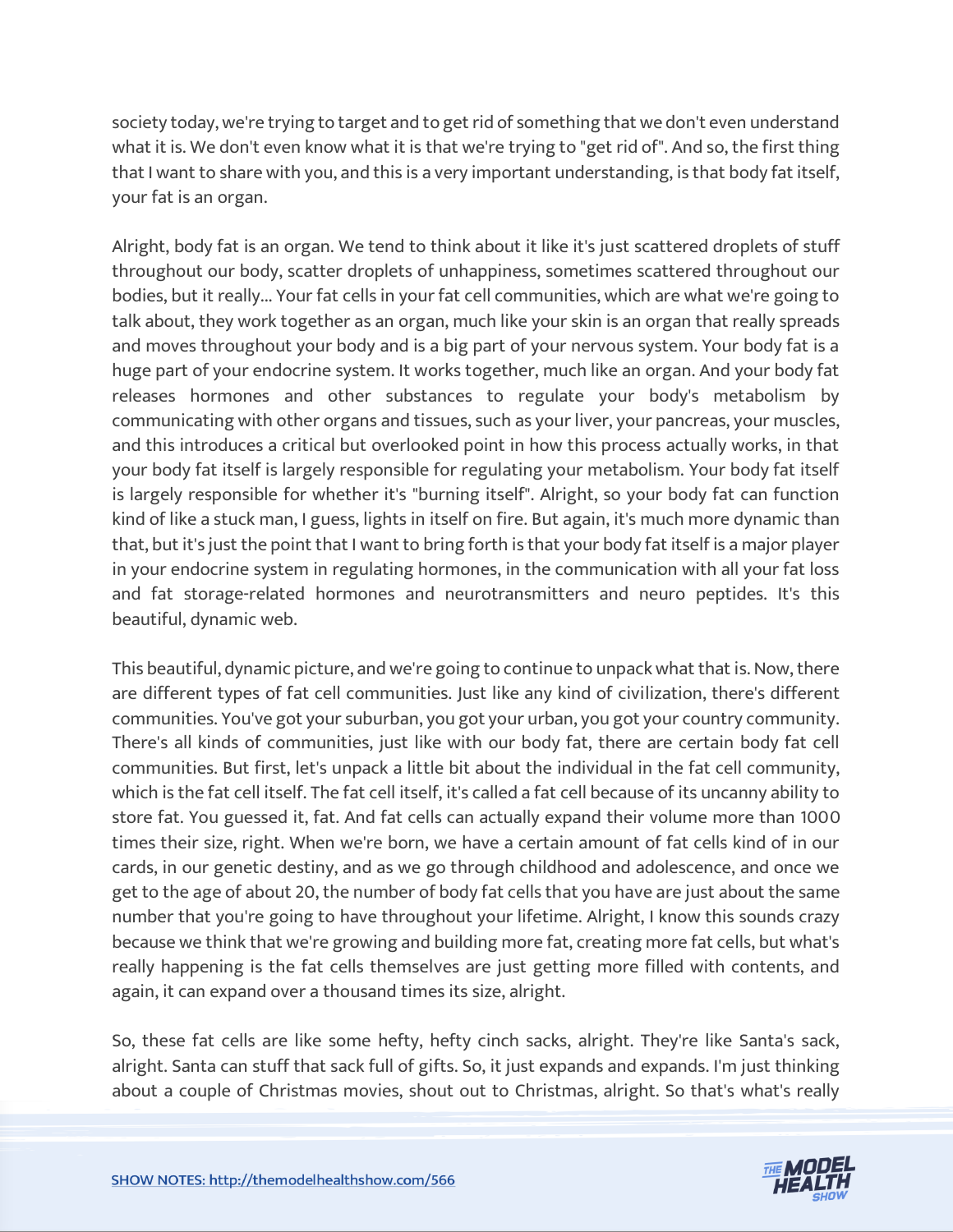happening when we're talking about gaining weight and "growing fatter" or "growing fat". It's not the fact that we're just starting to haphazardly create more body fat cells, which that is possible, and we'll talk a little bit more about that, but more often we're talking about the fat cells themselves becoming filled with more and more storage, more and more energy, more and more potential energy to be used and packed away for a rainy day. Because that's what the fat cells are designed to do. It's an incredible evolutionary adaptation that humans have developed, that it really enabled us to make it this far and to become the people that we are today. It's thanks in large part to our incredible fat, but we see fat as the enemy. But fat has enabled us to survive when food isn't around. Now, the rub is that today, food is always around for most people here in this civilization. We've got 24-hour access to food, even though I grew up on food stamps and we were getting food from food pantries and charities, and we were on the WIC program and all these different places to get food, we still had a lot of food.

A lot of calorically dense food. Now, please preface, if you don't know this part of the story, make sure to listen to the episode or watch the episode where we did breaking down the history of the calorie and the epigenetic controllers of calories, alright. Because calories are not the tip of the spear when it comes to metabolism and regulation with food. Alright, so make sure you listen to that episode, so I'm just going to take it into consideration, you've already got that piece locked in, and of course, we'll also put it for you in the show notes if you happen to miss that episode. It's very important to understand it because when I went to my private expensive university, I was taught very first day in nutritional science class, that calories were king, calories are the tip of the spear. If you can control your calories and manage calories, you can manage your metabolism. And that story is more one-sided than an elephant sitting on a seesaw with a Chihuahua. Alright, is way out of balance. So, make sure to check that out. But to dive more into this component of it, alright, so we know that the fat cell is storing a lot of energy, a lot of potential energy to be used for a rainy day. Our fat cell's just really, really good at doing its job, it's just so good at storing fat, because that's what its role is, and it's also good at releasing that fat for energy when things are in balance and when it's needed. It just has to get the signals to do that job.

And again, we're going to keep drilling down into what that looks like, but I just wanted to give you a brief summation of what's happening when we think that we're "gaining weight" or "gaining fat", what we're really doing is just filling the fat cells themselves with more content. Now, let's unpack, or should I say pack, what is actually going into the fat cell, what is actually getting stored in the fat cell enabling it to store energy and/or grow, and what's getting packed into our fat cells themselves, and by the way, our fat cells also called lipids, sometimes they're called adipocytes, they're mainly packed with or composed of these tiny packets of stored energy called triglycerides, alright. But they're also known as triacylglycerols. That's another name for it, or TAGs, is a short for that, like, "Tag, gotcha, you fat." Shout out to tag, [what happened... Do you remember tag? First, you start with the basic tag, which is like you](https://themodelhealthshow.com/science-of-body-fat/) 

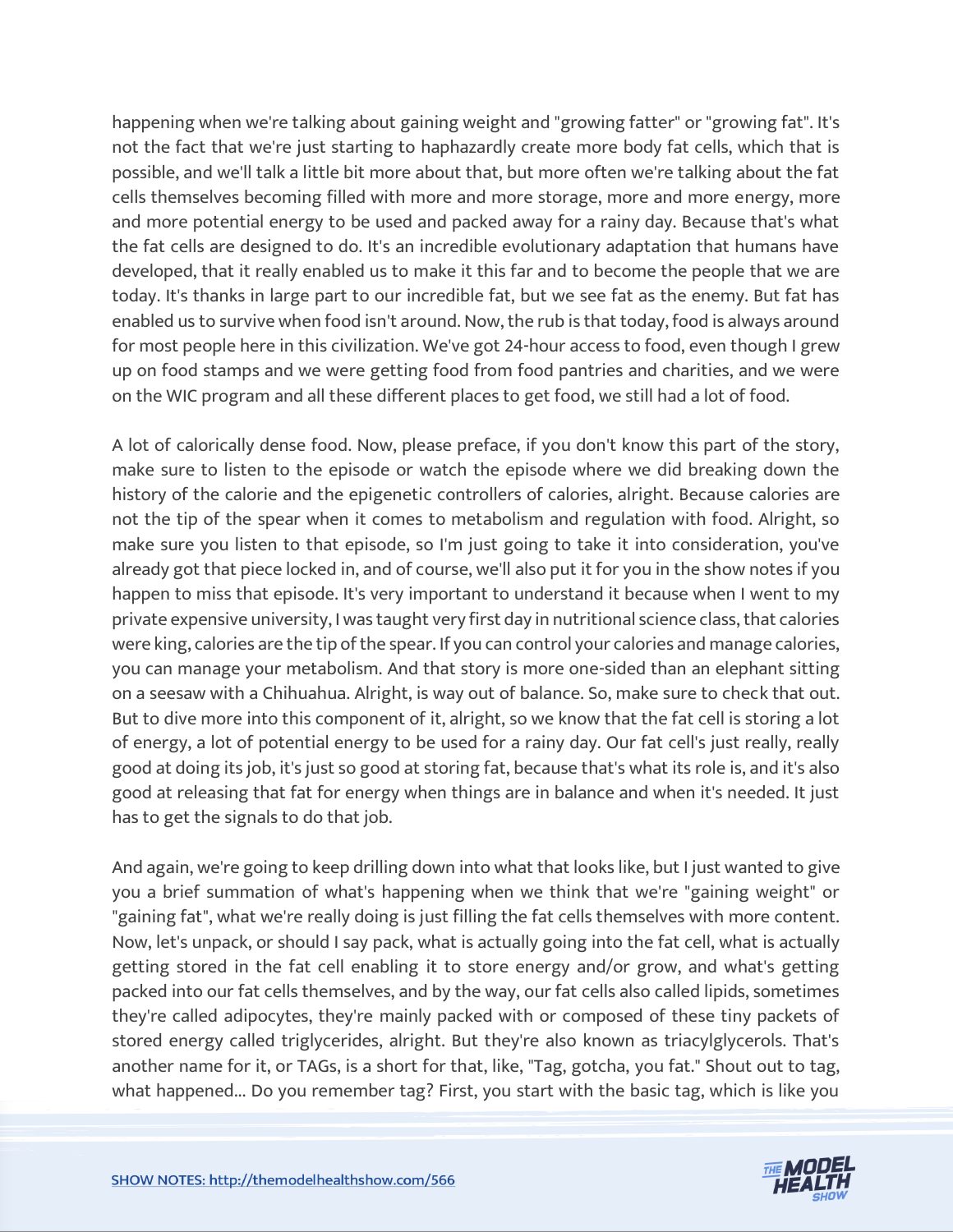tag somebody and run, then you get more evolved, and you get to that freeze tag. Do you remember freeze tag? Somebody tag you and then you're like you frozen and you're like, "Billy, come unfreeze me."

It's just incredible, is just incredible, good times. Do know that tag has actually been banned in some schools? True story, but that's for another day. That's for another day. But triacylglycerols, that's not the name that we're going to use it, because I think it sounds a little bit provocative, triacylglycerols. So, triglycerides, that's what's actually getting packed into the fat cells enabling them to grow, and triglycerides each consists of three fatty acid molecules attached to a single glycerol molecule. So, these fatty acids, three of those, with one glycerol, that's why it's called a triglycerides or triacylglycerol. Now, what's really crucial to understand is that our fat cells literally join together in fat cell communities, so now we know what's actually getting packed into the cell, now we know the role that the fat cell is playing because it's really based on survival, it's just doing the job it's programmed to do, but our fat cells function together in communities, just like any communities here on the planet. You've got different types of communities who do different things. And so, the first community that we're going to talk about are...

When we're talking about "burning fat", we are largely targeting and talking about what are known as storage fats. Okay, storage fats, and the first type of storage fat we're going to talk about is subcutaneous fat. Subcutaneous fat. Now, subcutaneous fat is the fat cells that are stored just beneath your skin. It's the fat cell community just below your skin, and it's able to store caloric energy, padding your muscle, so the fat on the back of your arms, on your thighs on your booty, padding your muscles, if you've ever taken a fall, if you're ever fallen on your rump shaker, you got subcutaneous fat to thank for the little cushion. So, this is a type of subcutaneous fat, and it also helps to regulating your body temperature and also serving as a pathway for your nervous system and blood vessels moving throughout your body from your skin to your muscles and all that communication, subcutaneous fat is incredible. It has an incredible job, an incredible intelligence.

Now, our ability to store subcutaneous fat, again, is an evolutionary advantage that has enabled us to store energy that can be used during times of food scarcity. So that's the first type of storage fat, is subcutaneous fat. Any of these fats can get out of hand. So, number one, subcutaneous fat. The next type of storage fat is called visceral fat. Visceral fat. Also known as omentum fat. Omentum, which is derived from, I believe it's the Latin word meaning fatty apron. Fatty apron. Who knew? Visceral fat has been found... Now, this is the type of fat that unlike your subcutaneous fat, which you can have subcutaneous fat on your belly as well. That's the stuff you can pinch. The visceral fat is a deep abdominal fat. It's the fat that's really pressing upon and putting pressure on your internal organs. So, it's like really cramming up space with [your guts, with your pancreas, with your liver. That deep abdominal fat. And the most](https://themodelhealthshow.com/science-of-body-fat/)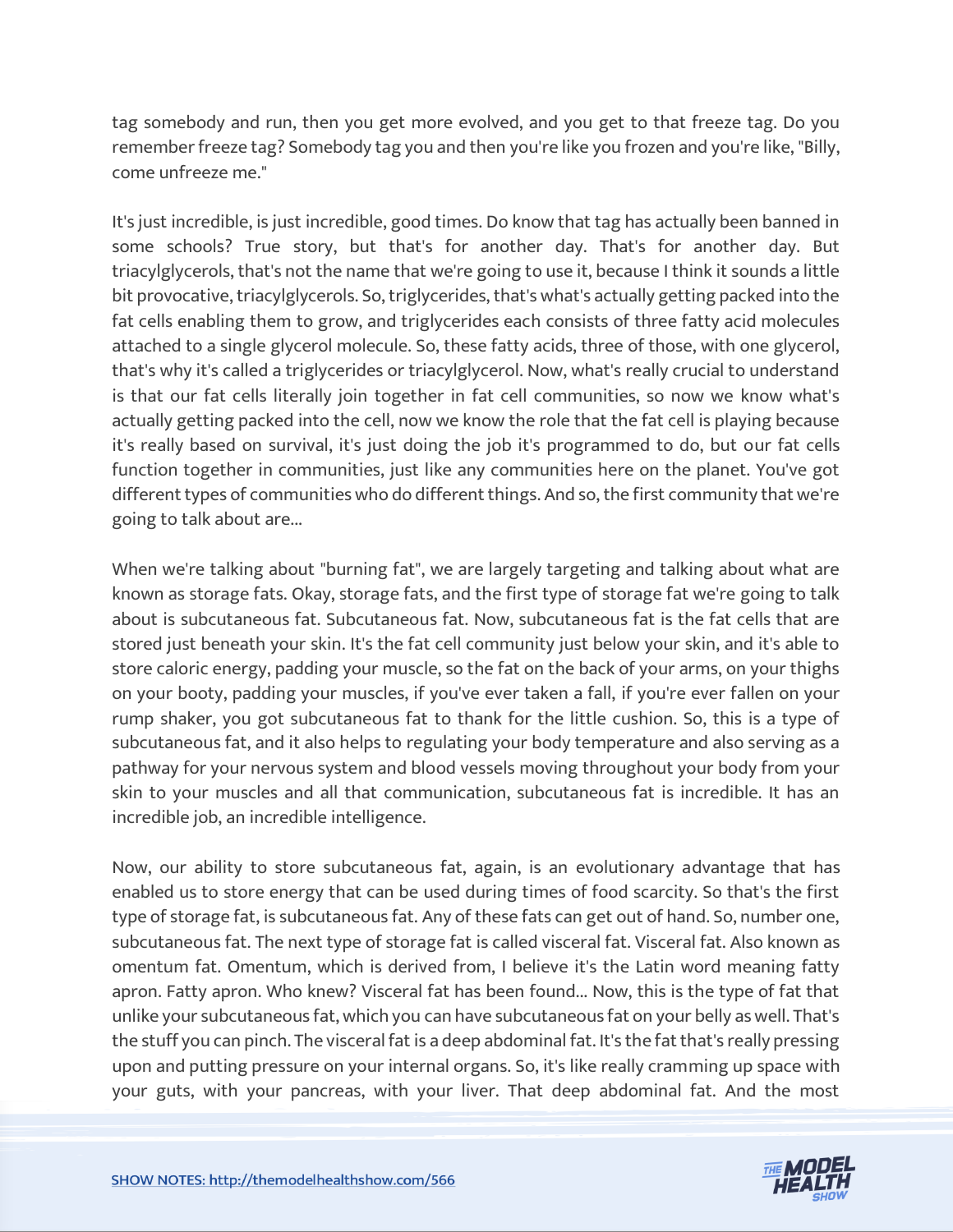important piece here that I want to talk about with visceral fat is that it's been found to contribute most often... Of the different types of fat cell communities that we're talking about, visceral fat has been found to contribute more to diabetes and insulin-resistance than other types of fat, by far. And this is based on data published in the Journal of the American Heart Association, affirmed that carrying extra visceral fat substantially increases your risk of heart disease and having a heart attack as well.

So, it's no joke. Visceral fat, if it gets out of hand, it can be problematic. But again, it's an adaptation that we developed to store energy that we can use in times of need. So, we've got subcutaneous storage fat. We've got visceral storage fat. Now, another one that a lot of folks don't know about... And when I was in school, again, I was taught that fat and muscle are dichotomous. Like you're just trying to burn fat and build muscle. Burn fat, build muscle. That's the marketing. So, you're led to believe that these two things are dichotomous. But they're really intersecting. But they're really attached. But they're really working together. And this is highlighted perfectly in this next type of storage fat, which is called intramuscular fat. Intramuscular fat. This is our third major type of storage fat. Intramuscular fat is used as onsite energy by your muscles for you to do basic movements. So even when I just move my arms just now, thank you, intramuscular fat. It's being used as on-site energy to move our bodies. It can also really act as your muscles' right-hand man. And seemingly though, this fat, even though it's kind of a right-hand man, it can get backup dancer syndrome too. It can want to steal the show a little bit.

And shout out to the background dancers who made it. They hooked up with the lead artist. Shoutout to Chris Judd. What happened to Chris Judd? He married JLO. Kevin Federline. Kevin? Kevin, where are you, man? I hope you're alright. But he locked up Britney. He's a backup dancer, made it to the foreground. So, this muscle can try to steal this show as well. And boy, they stole the show for a minute there. But again, this type of fat is also incredibly valuable and helpful when it's in balance. Now, researchers at the Boston University School of Medicine affirmed that notable increases in intramuscular fat lead to measurable decreases in insulin sensitivity. This is bad news. And when we get into how this process of fat loss is actually working, and the conversation of insulin coming into it, you're going to understand more why this is problematic. So intramuscular fat, same thing. If it were storing too much energy there, and that muscle is becoming abnormally functional, we could start to run in some overall problems with our metabolism. Now to summarize, the three previous fat cell communities that we covered, subcutaneous, visceral, intramuscular, are all fat communities that store energy. They store energy. And they're all in a class called white adipose tissue. White adipose tissue or WAT?

Whereas, when we get to our next community that we're going to talk about, you're going to [learn about a type of thermogenic fat cell community that doesn](https://themodelhealthshow.com/science-of-body-fat/)'[t store fat. It actually burns](https://themodelhealthshow.com/science-of-body-fat/)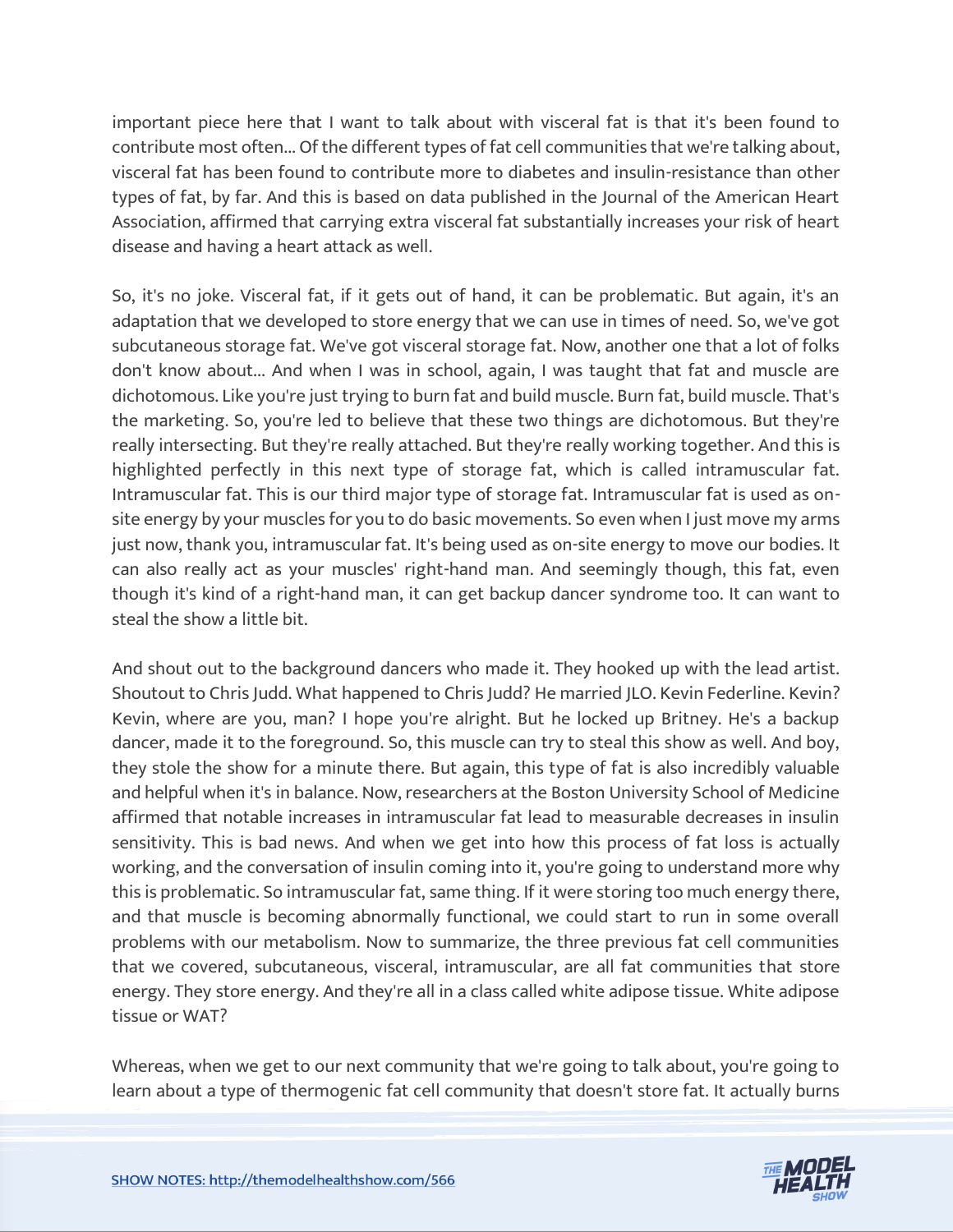it. And that fat that's really become headlined. "news today" is brown fat or brown adipose tissue or BAT. BAT. BAT. In the dark of the night. No, I'm sorry. Okay. Okay, sorry. Somebody hit the bat signal. Alright, now, brown fat is actually the subject of many studies right now, because of its profound impact that it has on our metabolism. It's one of these evolutionary adaptations. Babies have a lot higher ratio of brown adipose tissue. Because it helps to really insulate the body, regulate temperature and protect against hypothermia, keeping us nice and warm and cozy. But as we get older, our ratio of brown fat diminishes. Again, this is a type of fat that burns fat for energy. And on a human adult, most of our brown fat is primarily found around our neck, our collar bones, our shoulder blades, upper back region, down along our spine. That's where we're going to have our pockets and spots of brown adipose issue. But again, it's really a potent energy-burning source. And it accomplishes this partly through a special protein called thermogenin.

Now again, as we get older, our ratio and activity even of brown adipose tissue can dramatically decrease. But there are certain things that we can do with our nutrition and lifestyle to increase our ratio brown adipose tissue.

Now, one of the big takeaways here, and this was published by the Garvan Institute of Medical Research. And this is in my book, Eat Smarter. All of this stuff that we're covering today is in Eat Smarter. So, make sure if you have not read Eat Smarter, USA TODAY national best seller, what are you doing? You need to get this book like ASAP. Also, the audio book is available as well. This study was published by the Garvan Institute of Medical Research, found that once activated, just a tiny amount of brown fat, 50 grams, just 50 grams of brown fat could burn an additional 300 calories of energy in a day, simply upping your body's ratio by just 50 grams is teeny-tiny little amount instantly changes your metabolic rate and increases your body's ability to burn 300 more calories a day. These are these really interesting dynamics of our metabolism that was not taught to me in my conventional university education. And also, how can we actually influence our brown fat ratios? How can we influence the activity of our brown fat, and these are simply things that were not taught to me? And one of the most powerful takeaways about brown adipose tissue is the fact that it's brown, the reason that it's brown is that it's so dense in mitochondria.

It's so dense in mitochondria, which is really an end point for this process of fat oxidation or "fat burning," which we're going to talk about more. But I want to give you the heads up, that brown adipose tissue is so dense in that end destination where fat is actually getting burned. It's one of the things that makes it really remarkable. Alright. So that's another fat cell community. And we're going to share one more here on this angle of potential of what this fat cell community is actually doing. This one's a little bit different. And this fat cell community is a variable fat. It's a variable fat that can actually do different things. And it's called beige fat. [Alright. Beige fat. Now, beige fat is the answer to the](https://themodelhealthshow.com/science-of-body-fat/) question, "What if my white fat could get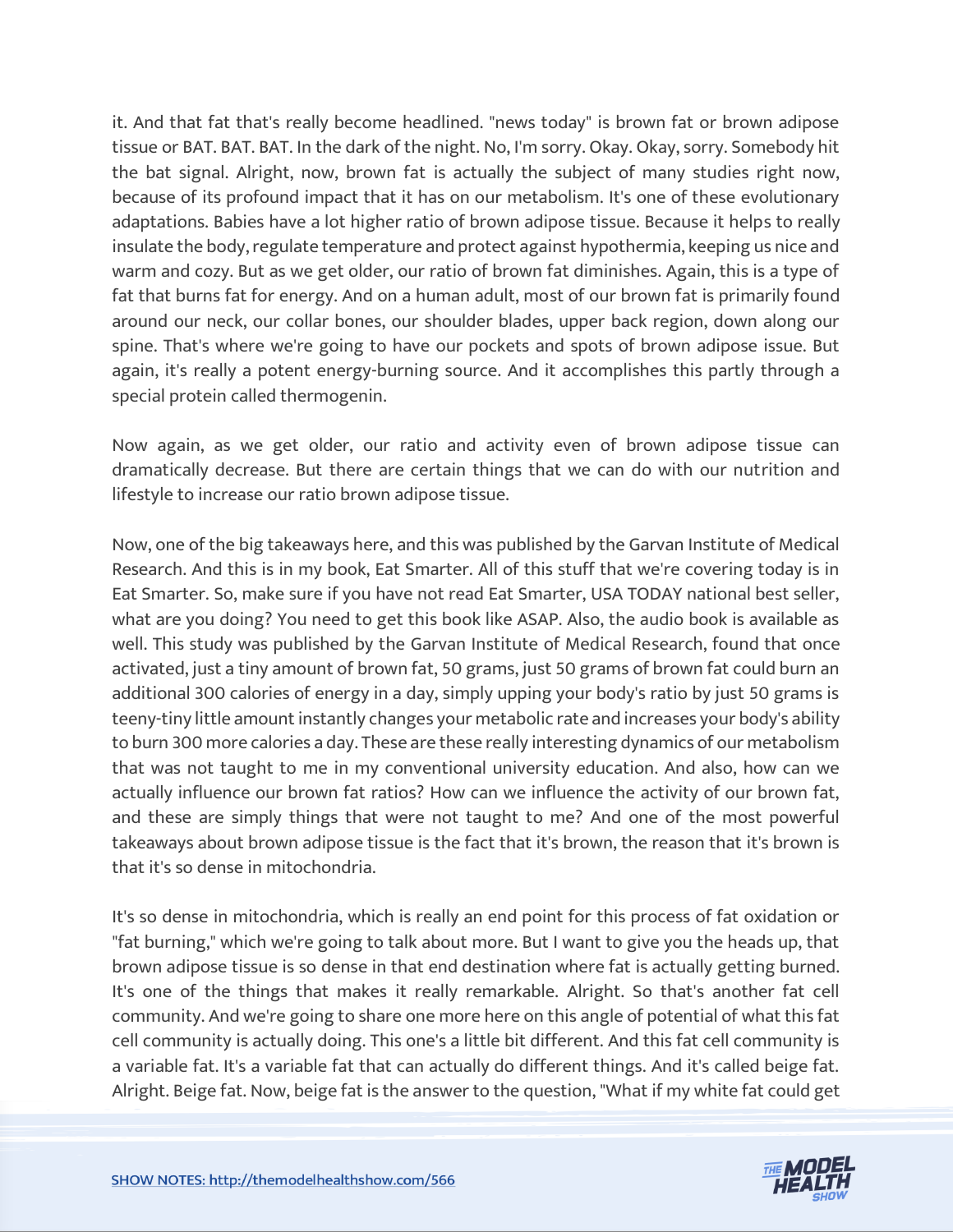a tan? What if it could become a little bit more brown and do some different things, do some of the jobs that brown fat does." And beige fat is fascinating in that it actually appears to have the flexibility to act like either brown fat or white fat. So, it's flexible. It has that ability to pivot between two things like Van Damme hitting that split. It's able to do that, to bridge that, to have that flexibility and variability.

According to scientists at Georgia State University, beige fat has potent potential to fight obesity in much the same way as brown fat by burning fuel rather than storing it. But beige fat is genetically distinct from brown fat. Brown fat cells are born from stem cell precursors that also produce muscle cells. Beige fat on the other hand, forms within deposits of white fat cells from beige cell precursors. Alright. Now again, this is coming directly out of Eat Smarter. And there are certain things that we can do with our nutrition and our lifestyle that influence the browning of these beige fat cells and also the activity of our brown fat, which we're going to get to a little bit later in the show. But first, we've got to understand how this process of fat loss actually works.

Next up in our compilation dedicated to the science of body fat and how fat loss actually works, we have a segment from biochemist Dr. Sylvia Tara. Now, she has some pioneering work dedicated to understanding how our body fat really works. And this was one of my favorite conversations that I've had in recent years, here in The Model Health Show. And in this segment, she's going to be sharing some powerful insights about body fat, hunger, and satiety and how it's all connected, and also, how body fat storage and utilization work similarly to a banking system. Alright. So, check out this clip from the remarkable Dr. Sylvia Tara.

**DR. SYLVIA TARA:** So, it turns out fat is actually an organ. I think most people think of that as a tissue. And in small bits, it's a tissue. So, it's like your skin. If you just take a piece of skin, it's a piece of tissue. But your skin in its entirety functions like an organ. And fat is the same way. So, fat in its entirety in your body actually, it produces hormones that your body depends on. And one of those very important hormones is called leptin. Leptin has a function all over your body. It's correlated to brain size. So, people who are anorexic, their brains actually start shrinking. 'Cause they don't have enough fat. They don't have enough leptin to maintain brain mass. Their bones become more porous. Our bones are dependent on leptin. Our reproductive system is dependent on leptin. So, there are people in the world who have deficient fat, meaning their fat's not functioning well. They have plenty of fat, but they're missing some genes in their fat. And they're not... Their fat is not producing leptin. And those people can't reproduce. They don't have... The women don't have regular periods. The men don't even mature into fully grown men. Because leptin has a strong role in maturity and reproduction. So, our bodies depend on fat for leptin. And so, when we lose fat, we lose leptin.

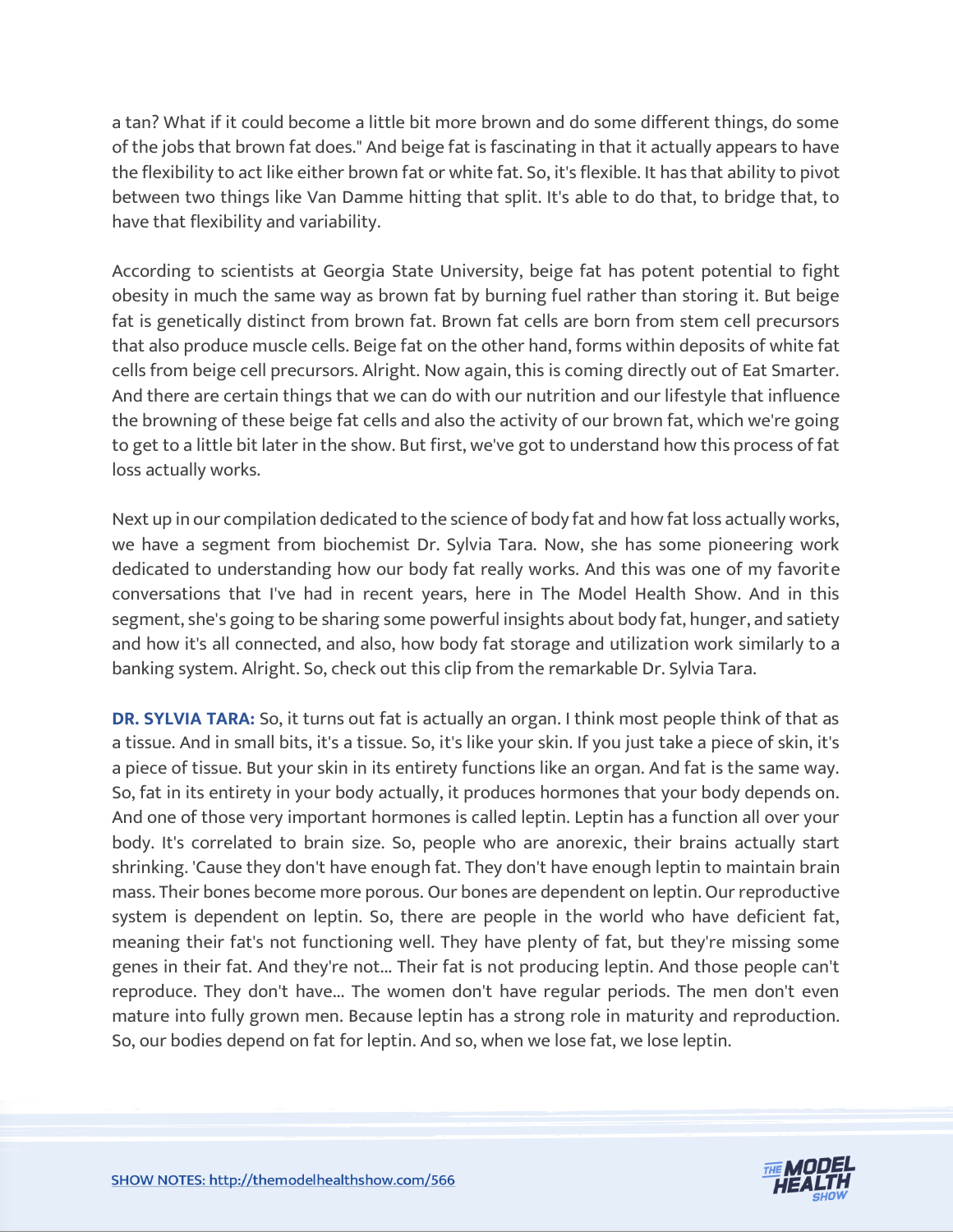And once that happens, our bodies really react to that, and then increases our appetite. Our appetites go through the roof. And you might notice if you even lose five pounds, 10 pounds, you get really hungry. And it's our... Our brain is responding to, "I'm not sensing leptin anywhere." And it wants you to eat more. And it wants to bring it back. So, fat has enormous functions in our body. It's not just a reserve of calories, although that is one of its roles. It actually functions in so many other ways.

**SHAWN STEVENSON:** And that was the first time that leptin was discovered. And I love the story that you shared. Because as it was getting towards the end, I was like, "Is this leptin, is it leptin she's talking about?" And it was... In relationship, they were utilizing these... They're called ob mice.

**DR. SYLVIA TARA:** Oh ob and db mice. Yes. That's right.

**SHAWN STEVENSON:** Yes. So ob and db. And I think it was like ob/ob.

# **DR. SYLVIA TARA:** Yes.

**SHAWN STEVENSON:** And then you shortened it. And... Because they were trying to find out what is... And this is in humans as well, now we know that some folks literally, they have a mutation where they cannot control their hunger.

**DR. SYLVIA TARA: That's right.** 

**SHAWN STEVENSON:** And we look at people and just point the finger and just say, "You're just... You don't have discipline," And sometimes it actually, if they're not producing leptin, you're ravenously hungry...

# **DR. SYLVIA TARA:** Yes.

**SHAWN STEVENSON:** And the discovery of leptin is, and what we talk about, and even I've talked about many times, is in relationship to being a society hormone, but thank you for sharing that because it also is involved in your bones...

#### **DR. SYLVIA TARA:** Yes.

**SHAWN STEVENSON:** It's involved in your reproductive system, and people that have this mutation or even these mice, smaller brain size is one of those things, so that's why, just one of the reasons fat's so important is fat can talk.

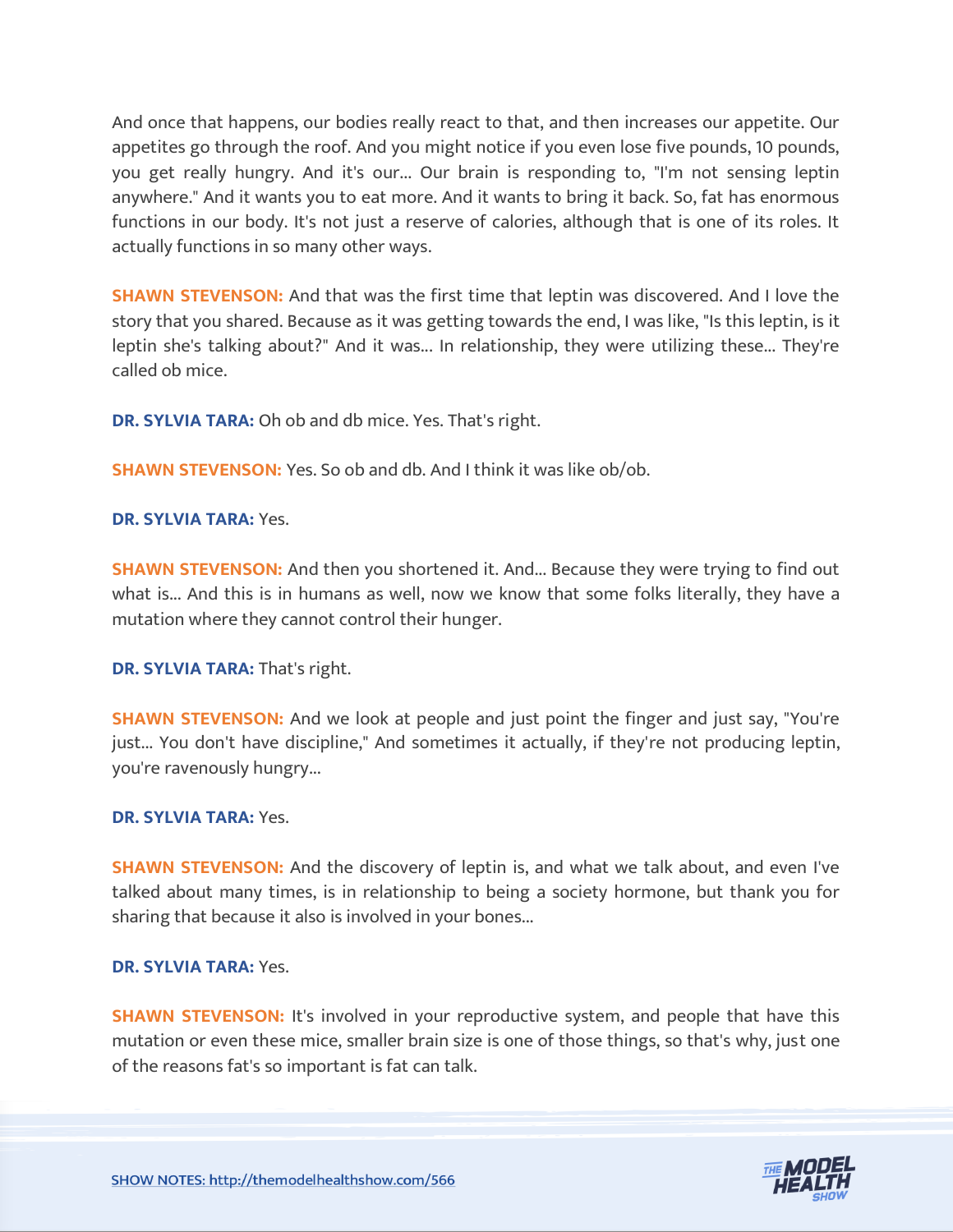**DR. SYLVIA TARA:** It can talk, it talks to your brain and it's good you brought that up because there's a direct link to your hypothalamus, it talks to your hypothalamus and it says, "Okay, we're good here, we have nutrition, we have enough fat, all's good," And so when you start to lose fat or you have defective fat, like the character I talked about in the book, the patient I talked about in the book, if you're not getting that signal to your brain, you get ravenously hungry, and Layla was the patient I talked about where she had defective fat, her fat wasn't producing leptin, so her brain was never getting a signal that she was satiated and she actually...

**SHAWN STEVENSON:** That's poor little girl, that's just a really tough story.

**DR. SYLVIA TARA:** Poor little girl, she was going through the trash looking for food, 'cause her parents were trying to restrict it, and she would break into a locked freezer, break into cupboards, go through trash, she could not stop eating.

**SHAWN STEVENSON:** She was eating frozen raw fish.

**DR. SYLVIA TARA:** Yes, yes.

**SHAWN STEVENSON:** Like Gollum from Lord of the Rings.

**DR. SYLVIA TARA:** That's right. It's not even what you eat, doesn't even have to taste good, they just need to keep on eating. Once they figured out, this was a discovery of leptin, once they figured out that she was leptin deficient, she had a gene mutation, they could inject leptin into her, and she stopped eating. It was that magical, that quick, and she was now a normal young lady.

**SHAWN STEVENSON:** And also seeing change in behavior...

**DR. SYLVIA TARA:** Yes.

**SHAWN STEVENSON: It brought forth the maturity as well of the brain.** 

**DR. SYLVIA TARA:** Yes, that's right.

**SHAWN STEVENSON:** Wow, leptin is super important, and your fat is super important because that's where leptin is coming from.

**DR. SYLVIA TARA:** Yeah, so I think The Secret Life of Fat, it helps you respect your fat, your fat [has a role, like I said, it](https://themodelhealthshow.com/science-of-body-fat/)'[s not just calorie reserve, it actually has](https://themodelhealthshow.com/science-of-body-fat/) a very important role in your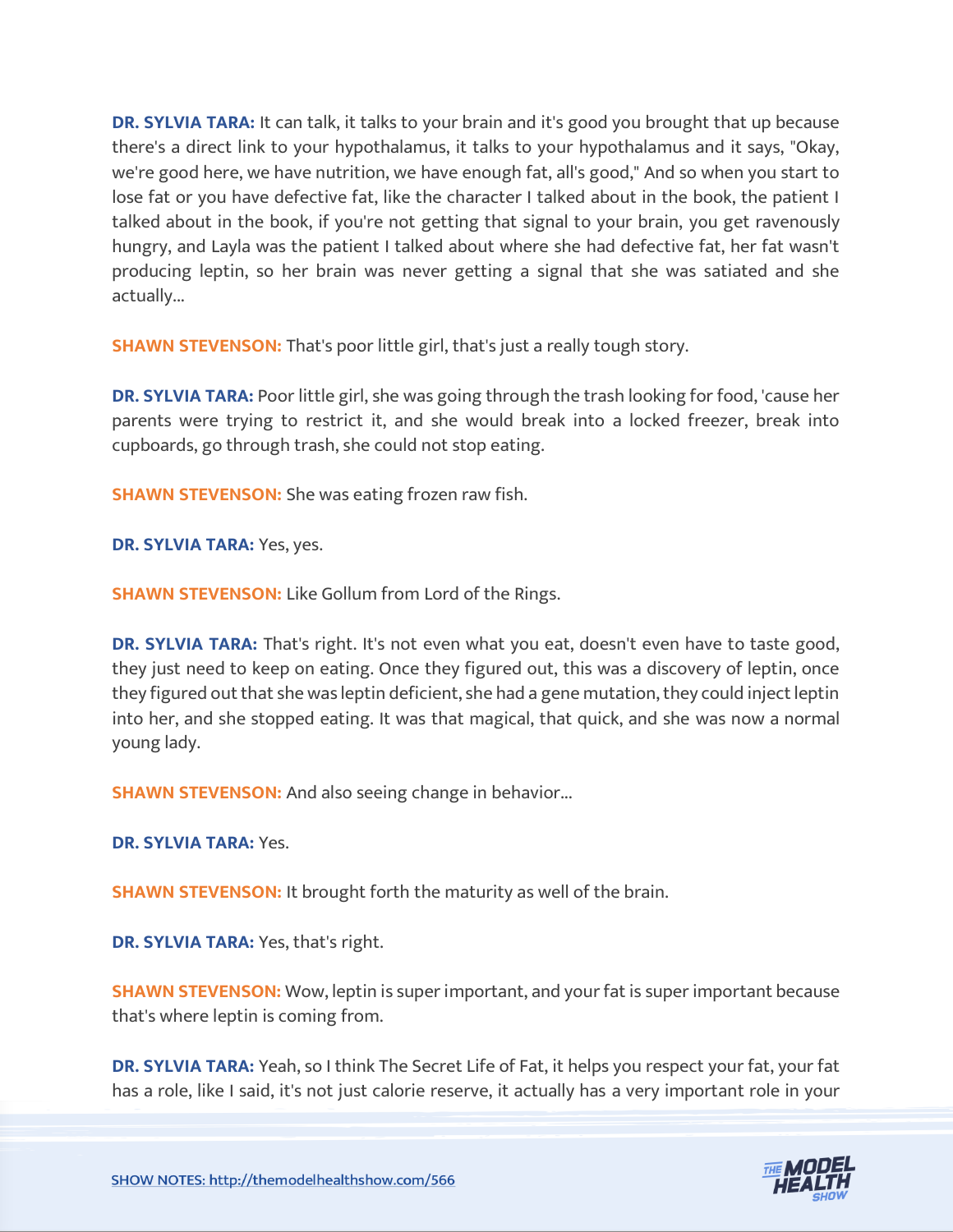body, and so when we try to lose it, your body fights back, it wants to keep it on, it doesn't want you to lose it, and so you have to really understand your fat to control your fat, otherwise you won't understand the changes you're facing in behavior, your hunger, what it feels like why your body is wanting this back, and I think what the book helped me do is I didn't become so much of a yo-yo dieter anymore, I've been able to keep it off because I understand why I'm having this feeling, why I have this urge to eat more and it led to a number of different strategies as far as behavioral strategy, just seeing it through to the end. I think I get very determined once I finally figured out what fat was doing to me.

**SHAWN STEVENSON:** Yes. And we'll talk about some of the... What do we do here in a minute, but I want to really, I want to go back a little bit and talk about the basic, and this is something similar to what I was taught in university setting about the role of fat, but I love how you talk about it in the terms of currency, and this is something I would relate to other things as well, when I talk about things like insulin things like that, but I love how looking at, we've got glucose, glycogen and fat. So can you talk about that relationship as far as thinking about it in terms of currency.

**DR. SYLVIA TARA:** Yeah, sure. There's different ways your body gets energy when it needs it. One is when you eat, right away you get some glucose in your blood. That's cash. It's quick, it's in your blood, you can use it very, very quickly, after that it gets stored into glycogen, that's another storage, and it can also get stored into fat. Now, glycogen is in your muscle cells, it's in your liver, it's like a checking account, so it's not right there, it's not right, it's not cash in your pocket, but you can easily write a cheque and you can give it out. So, your body has a little bit of work to get it out of the cell and it produces glucose. Now fat is like a certificate of deposit, so fat is when you've... All the glucose is now going to get converted into a fat molecule and stored away for later use, and that fat is harder to get to, that source of energy is harder to get to, it's like it's not always there right away when you need it. Your body will go for glucose first, it'll go for glycogen also, and then if you really need it, it's going to go for your fat, and so when we try to lose that fat, you can imagine it's hard because your body is first using the glucose and glycogen and only when it really needs it is it going to get into that fat and help you lose it.

**SHAWN STEVENSON: I** love that so much, a body is so sophisticated to have those currency systems, and so it's just logical as well, having that cash on hand to do instant processes, but when there's too much on hand, we don't want to just walk around with these stacks of cash, we're not the Migos, for people out there who know some of these entertainers that just carry this insane amount of money around, but for a lot of us, we're going to store it as safe keeping and use it as needed, and then we've got fat, which is harder to get to, your body is going to use the glucose, glycogen and then go through that effort to get there, and so we want to... [First of all, one of the basic thing is let](https://themodelhealthshow.com/science-of-body-fat/)'[s not get into a place where we](https://themodelhealthshow.com/science-of-body-fat/)'[re storing too much and](https://themodelhealthshow.com/science-of-body-fat/)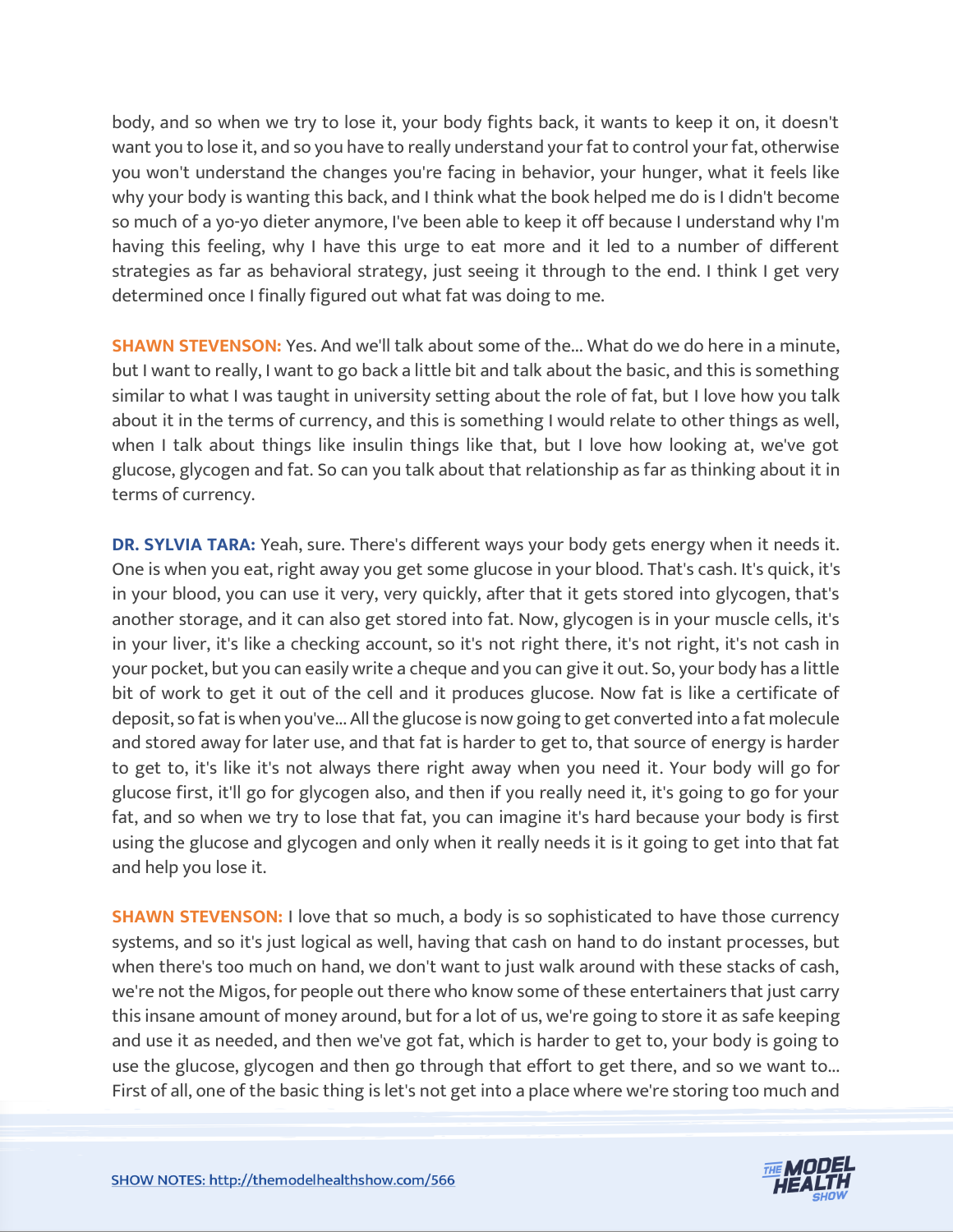these certificates of deposit, but we'll get to that in a moment, and so when thinking about this differently and how we're consuming food and storing energy and then using energy later, but it's just a really interesting mosaic of the body's capacity, so...

**DR. SYLVIA TARA:** Yeah, and it's also really good that we're storing fat because if you have too much glucose hanging around or too much glycogen or too many lipids hanging around and they have no place to go, they start to store in places they shouldn't be, like your heart, like your liver, like other places, and so actually the fact that our body is putting these away and storing them, sequestering them into our fat is very healthy for us. In fact, there are some people who don't store fat very well, and these extra nutrients float around quite a bit, and I wrote about one patient named Christina Vina who had this problem, she couldn't properly make fat, and her liver was about multiple times the size it should have been 'cause things were getting stored into her liver because she couldn't store it into her fat, and so our fat's really important, be thankful you have it, and even when you're getting fatter, be thankful you are, because if you weren't, it'd be to be floating around in your heart and your liver, in your blood and other places where it shouldn't be.

**SHAWN STEVENSON:** Yeah, body's so amazing, and with that, bringing up the liver, there was a time when experts, physicians, researchers thought that the liver was the primary, if not the place making fat, and since then, obviously new data and thoughts have evolved to know that fat can actually make itself.

**DR. SYLVIA TARA:** It can, I think still there's a lot made by the liver and some of the fat in your diet is deposited right into your fat cells. And yes, so the third element is that. So, we're learning about fat and really the obesity epidemic in a way helps because more NIH money went into fat research and understanding what to do with it. And so, I think the more it's a health problem, the more research goes into it, and it's becoming very interesting on how we... How about we're learning about fat, what it really is and how to manage it. And I think most interestingly is that everyone's fat is not the same. People have a different metabolic profile, different genetic profiles, and you have to really understand your fat. My fat is not the same as yours, mine is... I have a very stubborn form of fat that it takes a lot to get it off, but gender will make a difference as well, the bacterial distribution we have in our gut will make a difference as well as viruses. So, the important thing is to understand your fat and your body and how you best can manage your weight.

**SHAWN STEVENSON:** Now, in that segment, Dr. Tara talked about the critical aspect of leptin and our satiety hormones that are really regulating our sense of satisfaction and satiety in the world. Without proper management and cohesiveness of these powerful hormones, we can be in a state where we are ravenous all the time, where it's very difficult to do anything but think [about food. And there are people who are living in that state habitually, and we can thrust](https://themodelhealthshow.com/science-of-body-fat/)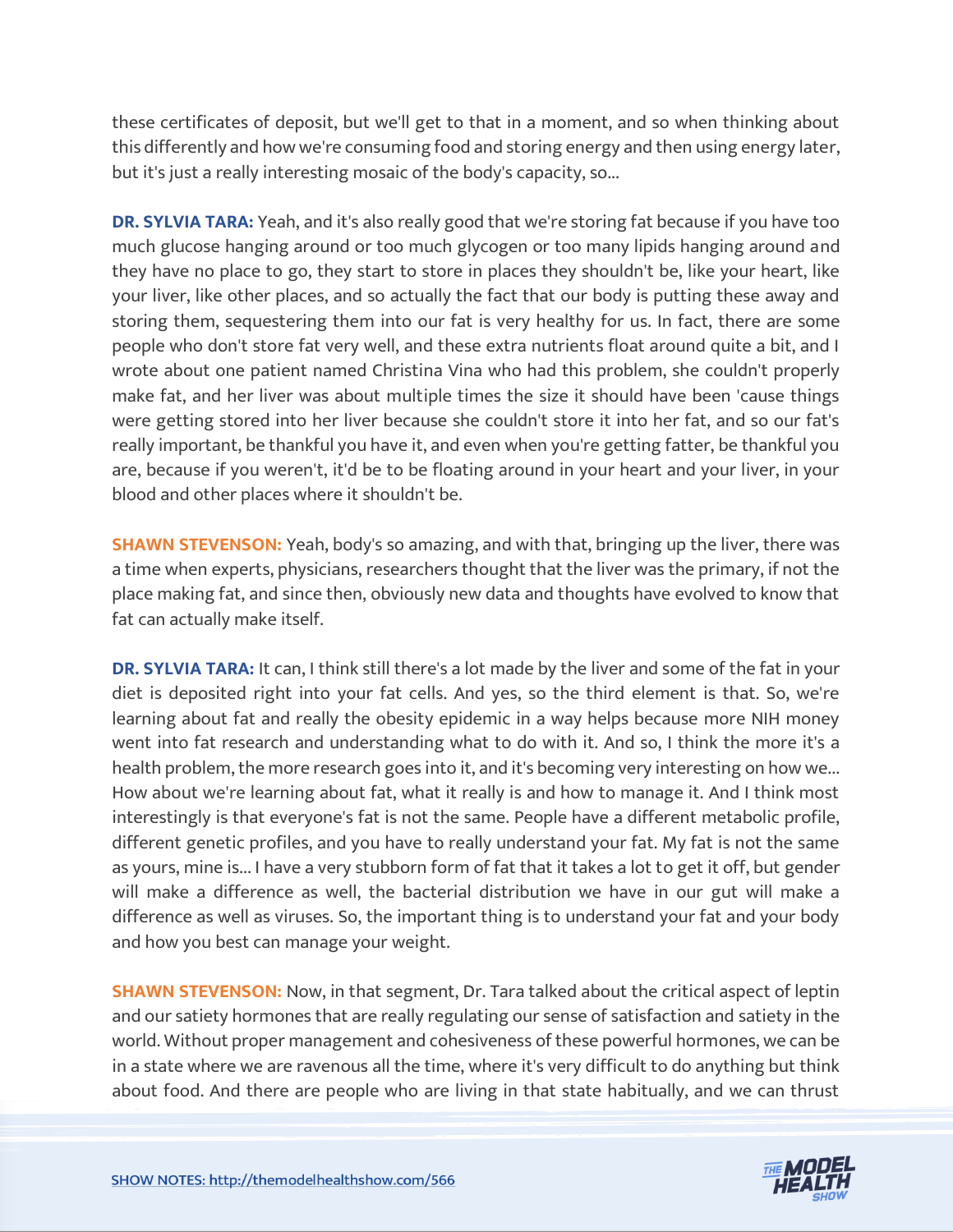ourselves into that state accidentally tinkering around with the wrong types of diets for us right now. And what I want to do is lean into the things that humans have been utilizing the longest. What are the compounds that help to regulate these key satiety hormones, and oftentimes, they're found in food?

Now, there is a specific fat that's been well noted to be of all the different types of fats that folks are consuming today, most associated with regulation of our satiety hormones, specifically leptin. A randomized double-blind study published in the International Journal of Obesity and Related Metabolic Disorders put participants on a reduced calorie diet that included either supplemental MCTs, medium change triglycerides, or supplemental long-chain triglycerides or LCTs. After the data was compiled, it was revealed that the group who included MCT oil lost more weight, eliminated more body fat, and experienced higher levels of satiety. The researchers noted that MCTs are able to boost the oxidation of stored body fat while increasing satiety at the same time. That's incredibly unique for a nutritive compound to be able to have that kind of impact.

So, this is something I have on pretty much a daily basis, I utilize MCT oil, but the quality always matters. Where you're getting these things from, matters more than ever. There's not much regulation for nutritive products, especially in the supplement realm, and a lot of folks don't realize that. So, you want to make sure that your sourcing is right, and you want to make sure that it's not cut with other unsavory oils and the like. So, this is where I get my MCT oil from Onnit. Head over to Onnit.com/model and you're going to get 10% off their incredible MCT oil, and also their emulsified MCT oil. That's O-N-N-I-T.com/model to get your hands on their incredible MCT oil. This is something easy to add to your tea or coffee or smoothies, even salad dressings, so many great ways you can implement these MCT oils that are derived from coconut source. And again, has a remarkable impact on supporting weight loss while also helping to support satiety. Again, that's Onnit.com/model. Next up, we have an important insight on the role of body fat that most people don't know about, which is the storage of environmental toxins.

And to articulate this, I've got on New York Times best-selling author, Dr. Alejandro Junger to tell you more about it.

**DR. ALEJANDRO JUNGER:** Especially in America, there's a problem with obesity, and there's a lot of reasons why, and they talk about diabesity and all the metabolic alterations that lead to that. But very few people are talking about one factor, which is that the body only knows how to adapt and survive. It doesn't have a code; it doesn't have a genetic information on how to get sick. So, when you see the body accumulating fat and retaining fat and generating fat, there must be a reason for it. And one of the reasons is that 90% of the toxins that we're [exposed to through the air we breathe, the water we drink and shower with, the medications](https://themodelhealthshow.com/science-of-body-fat/)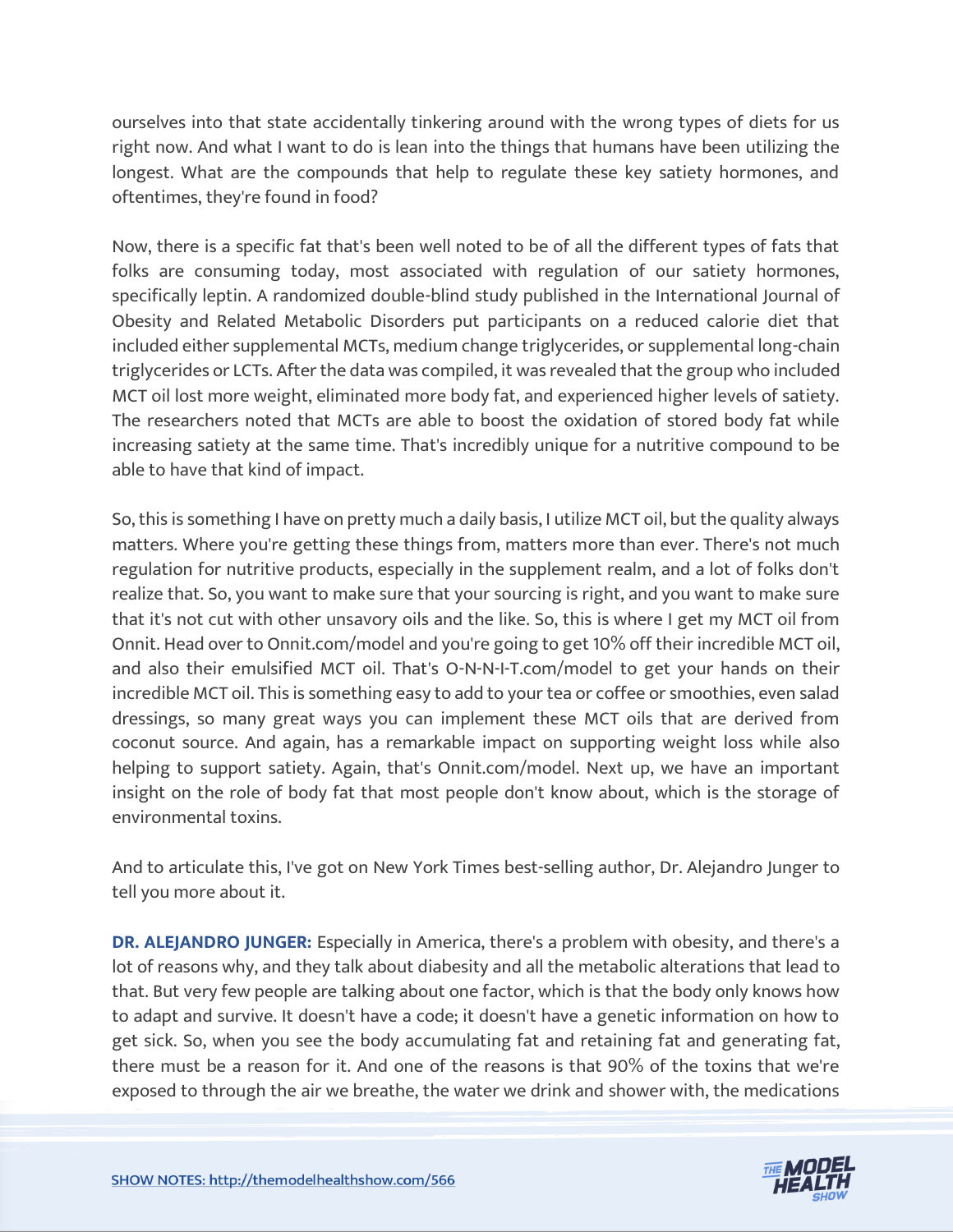we consume, the cosmetics we apply on our skins, but mostly through the food-like products or edible products that we are eating as foods, they're loaded with chemicals. 90% of which are only lipophilic, meaning they only dissolve in fat. So, let's follow the journey of a lipophilic molecule that comes in through one of these sources, goes into your circulation, whether it's through the skin or through the gut and then start circulating and eventually passes through the liver.

Now, if things are working well, the liver will detect it, will spit its enzymes that will cut the molecule and alter its composition, its chemical properties, and transform it, bio-transform it from lipophilic, from fat-soluble into water soluble. The reason it does that is because the body can only eliminate things through water, we don't sweat fat, we don't pee fat, we only pee and sweat water and also water is in the feces, so we need to bio-transform these molecules from lipophilic into hydrophilic, into water soluble in order to be able to eliminate them. Now because the liver is overwhelmed, lacking nutrients to manufacture those enzymes that cleave those molecules, then these molecules will remain. Some of them remain right there in the liver and the liver starts doing what? Buffering their irritation by accumulating fat and therefore leading to fatty liver, which is now becoming a huge problem.

The other ones will continue circulating and then will start lodging themselves in fatty tissue, brain, thyroid, breast, prostate. When you look at where the surge in cancers are, it's in those organs, so the rest of the fatty dissolvable molecules that have not lodged into a tissue, then the body will retain and generate fat in order to buffer their irritation, leading to obesity. So, obesity really... Part of the cause behind it, the root cause is this overload of lipophilic toxins that we are not able to process because of all the reasons we just spoke about.

**SHAWN STEVENSON:** That's remarkable. So essentially, this is an adaptation.

**DR. ALEJANDRO JUNGER:** It is an adaptation and survival mechanism, which is really the only thing the body knows how to do, what we see and perceive as diseases are just adaptation mechanisms here.

**SHAWN STEVENSON:** Because... And I heard you say this before, there really isn't a disease program in our DNA, it's really about adaptation, and so epidemics of obesity, of liver disease is... It's now in the top 10 causes of death in the United States, and it's just not being talked about, and the liver is so remarkable, it's responsible for countless processes, and it's responsible for also drug metabolism, for supplement metabolism, for anything that we bring into our bodies and also the things that we're exposed to, and obviously it's overburdened today with our environments, and you said something... I want to point this out. You said foodlike products. Why did you say food like products?

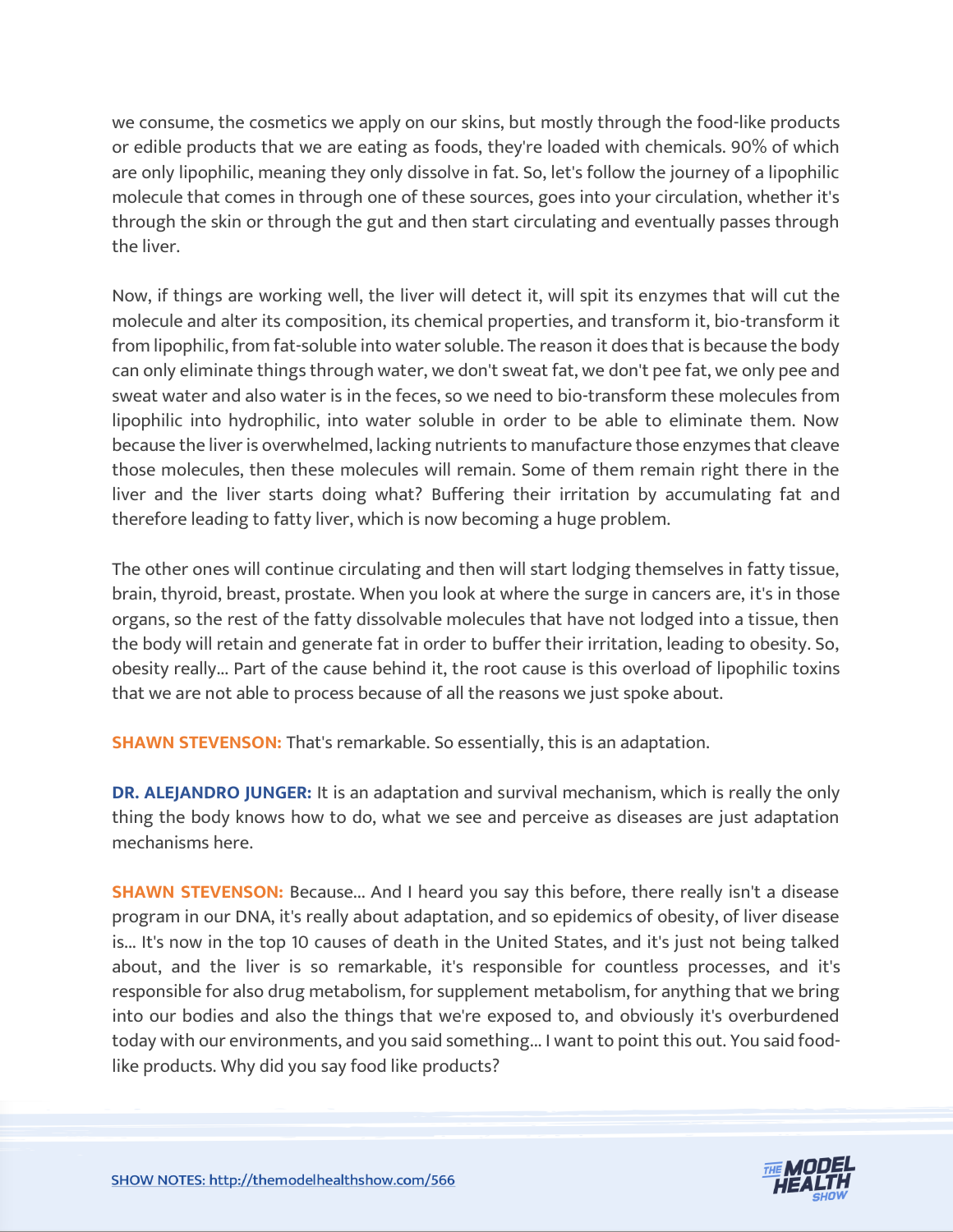**DR. ALEJANDRO JUNGER:** Because we're not eating food anymore, you go to the supermarket and take a bird's-eye view, what comprises 90% of the stuff that people eat, everything that's in the supermarket, in the middle of the supermarket, in shelves. And in order for things to be in shelves, they have to have preservatives, conservatives, and then on top of it, they have coloring agents and smelling agents and texturizing agents, so that they call your attention and they hook you into consuming them more and more, all these chemicals cause their damage, but what you see is that these products, they have a food or two as one of the ingredients, they're not really foods, the foods are in the perimeter, the vegetables, the fruits, the fish and the meat, but that's less than 10% of what's available in the supermarket.

**SHAWN STEVENSON:** In that clip, Dr. Junger is sharing such an important understanding about body fat that's overlooked today, our body fat is really functioning in a way that is constantly trying to support our health, trying to protect us in many ways, and we're faced with very abnormal conditions, being subjected to environmental toxins that the human body is never associated with, and also when we talk about environmental toxins, of course, we're talking about what we bring in from the external world into our bodies in the form of food or as Dr. Junger articulated food-like products.

So this is one of those other leverage points for us to understand our body fat is sticking around because it's trying to protect us, and we need to create conditions to where our bodies can safely release these toxins and also metabolic waste and get them out of our system, so that we can then shift our body fat ratio, but they're going to be sticking around if they've got to do what they've got to do to be your bodyguard. So, what are some things we can do here? This is why exercise is so remarkable, it's not just for trying to get the fitness aspect, it's for detoxification, it's for eliminating metabolic waste, is a primary mover of things out of your body is moving your body, so exercise being able to break a sweat, sauna's great, but most importantly, you also want to avoid exposure to toxicity in the form of low quality food to the best of our abilities. Alright, next up, we've got a little bit more on our various fat cell communities from Dr. Sylvia Tara and also, what it means when good fat goes bad.

**DR. SYLVIA TARA:** The subcutaneous fat is that fat right under your skin, so like in your arms and your legs that's under your skin, fat stored underneath. There's also visceral fat, which is that fat that can be stored under your stomach wall, right, so two types of stomach fat, one type of stomach fat, is that under the skin, subcutaneous stomach fat, and then there's a visceral fat, and some people get this underneath the stomach wall. Now, visceral fat can be very unhealthy because it gets close to your pancreas, it can cause inflammation, and so that's the kind of fat you definitely want to lose, people can be fat but fit, if they mostly have subcutaneous fat. The ones that's stored under your gut that's when you... To correlate it with diabetes, it's correlated with heart disease, and I do talk about...

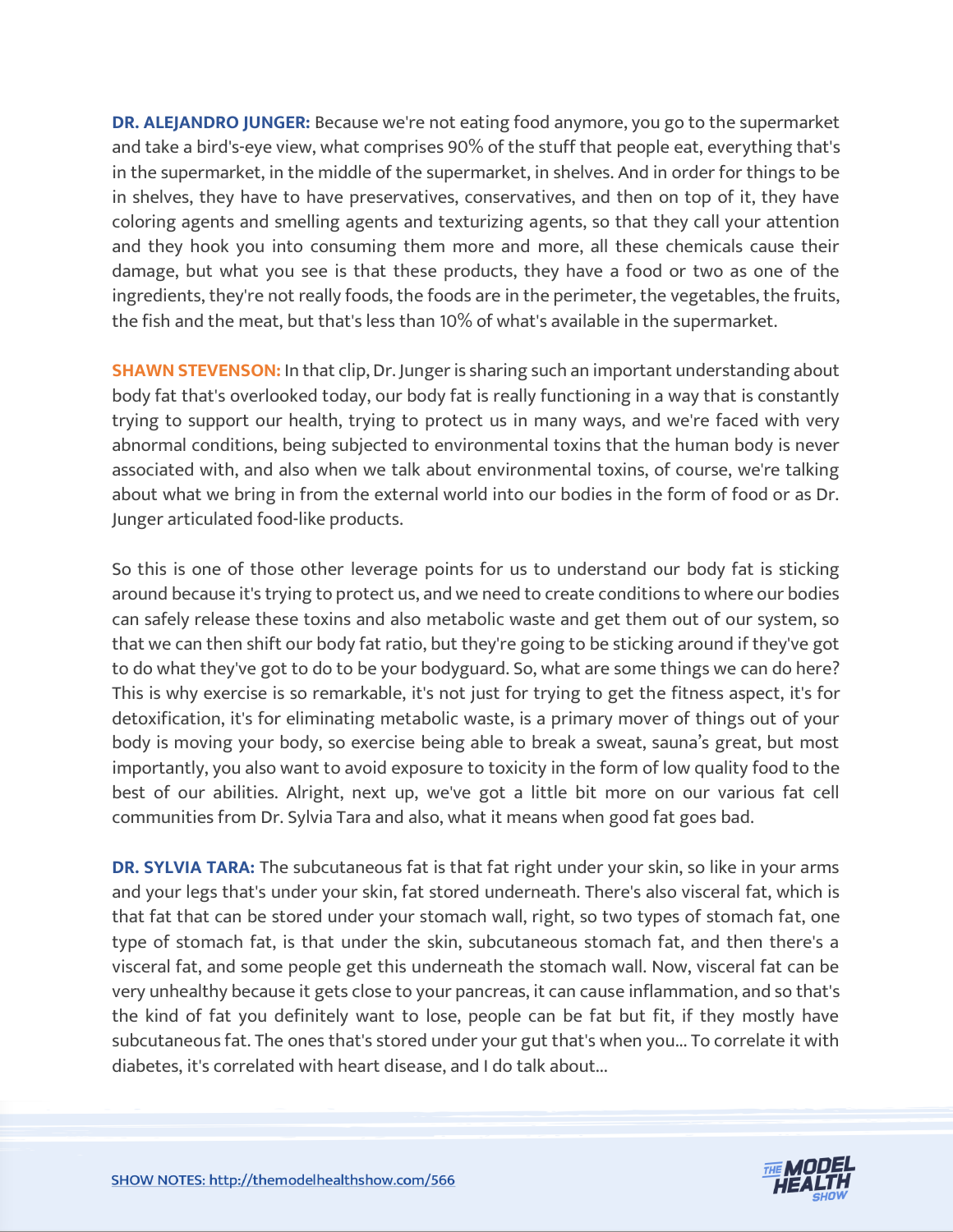#### **SHAWN STEVENSON: Cancer.**

**DR. SYLVIA TARA:** Cancer, that's right. And I do talk about Sumo wrestlers in the book also because they're a fascinating case of fat but fit. So, sumo wrestlers exercise for six to eight hours a day, they're actually very, very fit, and believe it or not, they don't have visceral fat, all that fat you see on a sumo wrestler is right under the skin, is subcutaneous.

And interestingly, when they get off the sumo regime, when they retire, they get metabolically unhealthy very quickly, although throughout their sumo career they were healthy, they didn't have metabolic disease, and it turns out that exercise is associated with a hormone called adiponectin that actually controls how much visceral fat you get versus subcutaneous fat, and because they exercise so much sumo wrestlers, they have high levels of adiponectin and they don't have visceral fat. And so that's how you can be... It's always best not to have too much fat, but if you are going to have extra fat, better to store it in your subcutaneous area rather than the visceral area.

**SHAWN STEVENSON:** Awesome, so, so insightful. And so, you mentioned... So, we got the visceral fat, and the first time I heard about visceral fat was, it was called omentum fat, which is... I think it might be Greek, meaning something like fatty apron or something like that.

#### **DR. SYLVIA TARA:** Yes.

**SHAWN STEVENSON:** And now just understanding... So, we've got that, but now we know about brown fat, brown adipose tissue or BAT for short. Let's talk a little bit about that.

**DR. SYLVIA TARA:** Yeah, and that is... It's actually good fat to have. So, BAT actually has a dual role, it does store some energy, but it's also responsible for producing heat. So, most of our white fat, and there's two types of white fat that's visceral fat, and subcutaneous fat that we talked about, but then there's brown fat that exists around your clavicle, around your back and your heart. And it actually burns energy. So instead of just storing energy, it's burning energy to produce heat. And there are some interesting experiments now to look at injecting brown fat into white fat to help people lose weight because it's actually burning off energy. And there's ways to get brown fat, and one way is to swim in cold water, and interestingly, when I wrote this book and did this research, I told my husband about it, and he started swimming in our nearby pool, a freezing cold pool every morning, and he's already a skinny guy, but he got almost emaciated just because I think he was burning so much calories from the swim, and I think he was increasing his brown fat and he ended up eating just tons of calories while this was going on. So, it's a good fat to have, and there are ways of getting more of it.

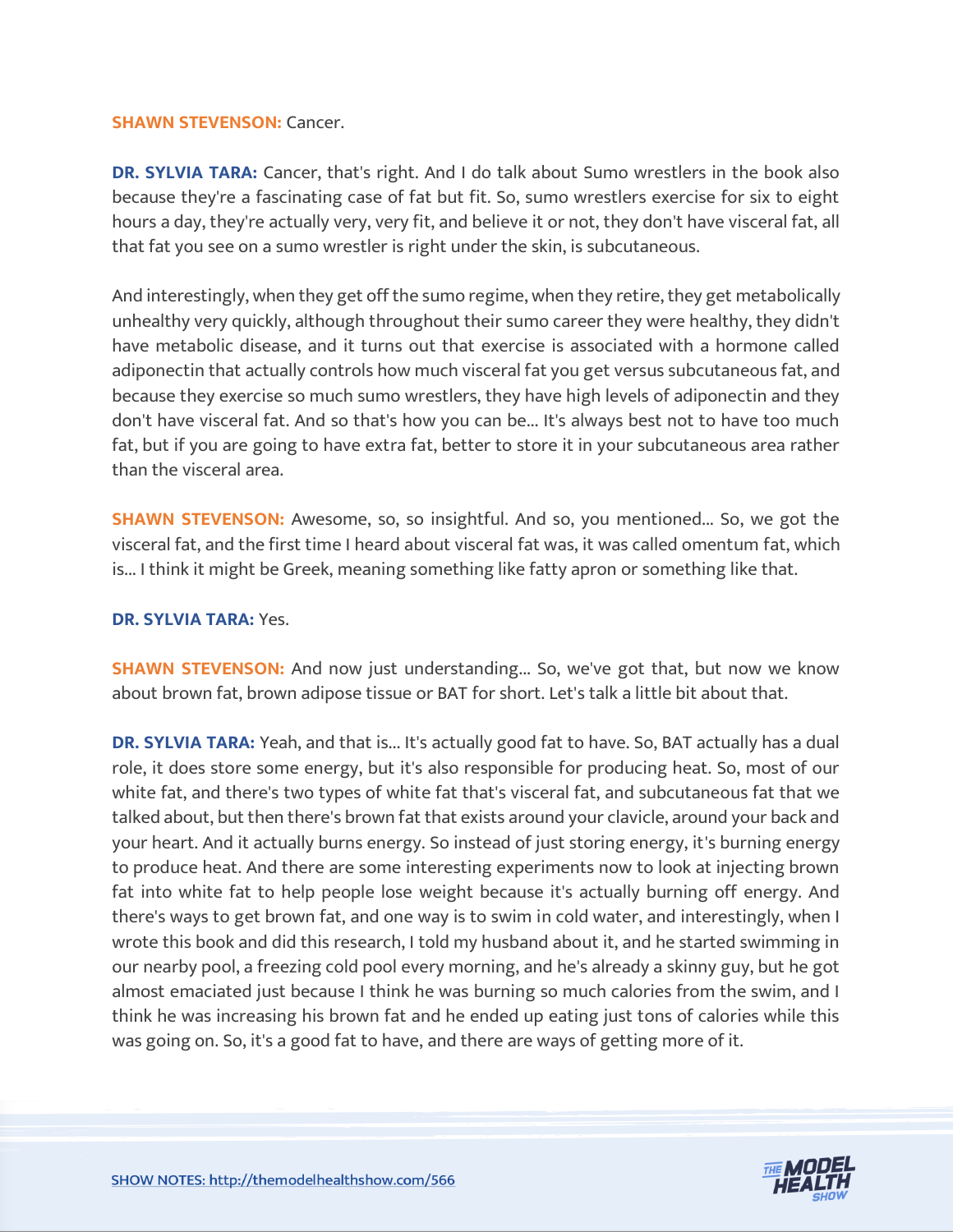**SHAWN STEVENSON:** Yeah, I love that example of... And he's eating a lot. You hear stories of people like Michael Phelps, who's eating 12,000 calories a day. It's because... And if you just compare the movements that he's doing to somebody who's not in a pool, he's not burning that much, it's because the pool itself is adding that X-Factor, and so we have the cryotherapy and the cold thermogenesis and all that stuff, and we'll put a link in the show notes for everybody. I did a masterclass on this a while back.

But another way we talked about before the show, potentially is helping to support your body's production of melatonin, which has been found, this was in a journal Obesity Reviews, that melatonin... First of all, there's 400 times more melatonin in your gut than in your pineal gland...

# **DR. SYLVIA TARA: Interesting.**

**SHAWN STEVENSON:** Which... I was taught this in school, it's in your pineal gland, end of story. It's nuts. But they found that melatonin increases the production and mobility of this brown fat, which is really cool, and the reason it's brown is that it has so much more mitochondria, it's like super dense in this energy power plant in our cells, it's nuts. But you talk about beige fat as well. So please talk about that because that's the first time I've seen it in a book.

**DR. SYLVIA TARA:** Yeah, that's a newly discovered type of fat, and that's fat that's capable of turning brown. Isn't that interesting? So, it's hanging around and our body often has these kind of sleeper cells, like stem cells that are waiting to see what the needs are at the moment, and they're capable of turning into things as you need to. And beige fat can turn brown, and one of the triggers that makes them turn brown is actually exercise. They have a protein called ricin in them, and when we exercise, they can turn into brown fat, and so it's being researched now. It's pretty new, but just know, you can increase your levels of brown fat by exposure to cold, by cold swims and by exercising as well, so exercise. I write about it and I think it's a good tool. Most of weight management is about what you eat, but there is a part that what exercise can be very, very helpful, just to make sure not to trigger a huge hunger reflex.

# **SHAWN STEVENSON: Alright. That's the thing.**

**DR. SYLVIA TARA:** Which we'll get into. Yeah.

**SHAWN STEVENSON:** And I think that comes with stressful exercise, just like chronically stressful. Exercise in and of itself, it is a harmony stressor, but when it just becomes chronic, like you're trying to out-exercise your other issues, and then we miss out on these benefits because we've just become so sympathetic dominant, so totally nuts. I'd love to talk a little bit [about... And this was just so beautiful that you... Again, this is stuff that](https://themodelhealthshow.com/science-of-body-fat/)'[s out there, but to put](https://themodelhealthshow.com/science-of-body-fat/)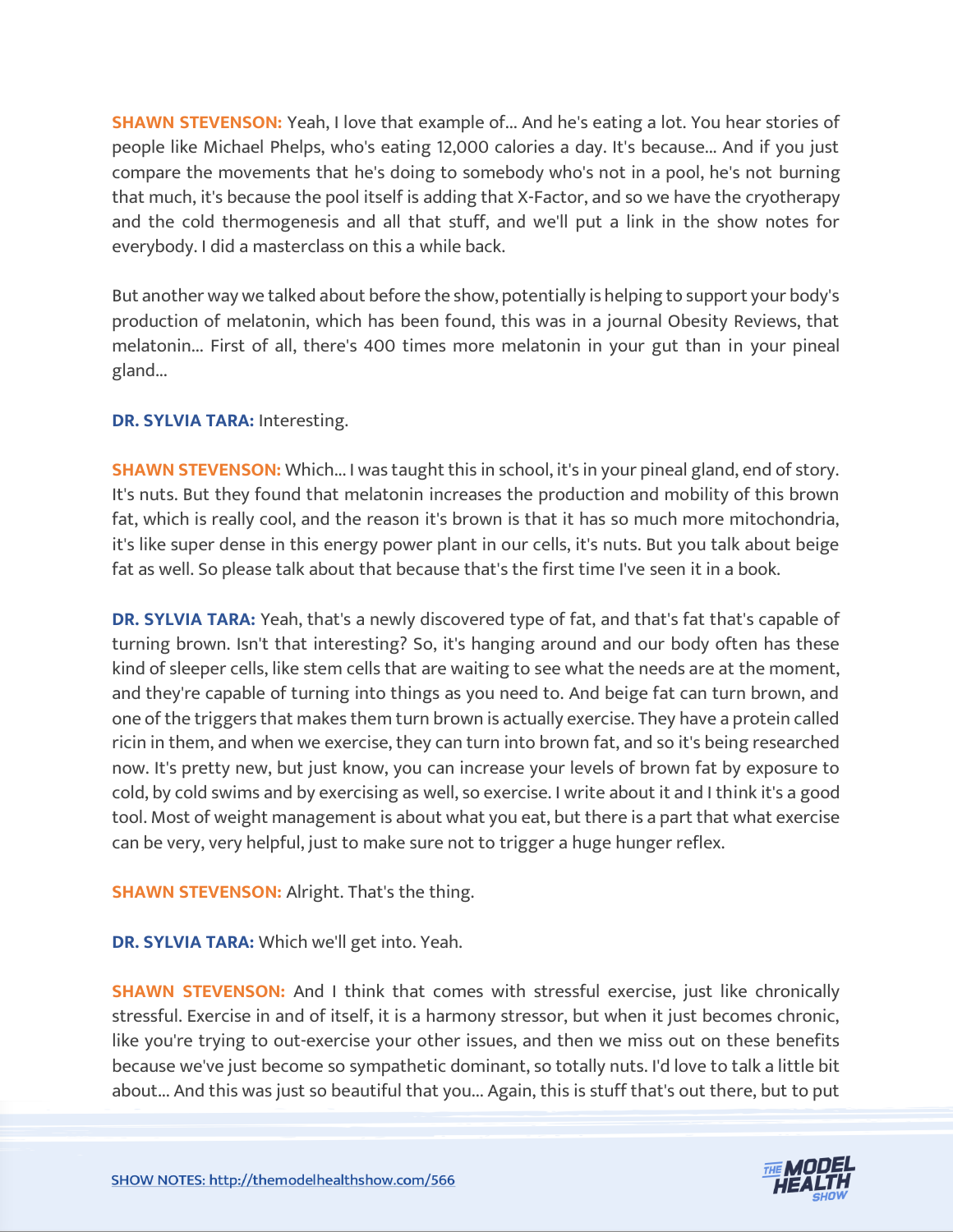it in this book all together in one place was so refreshing and so good, and how fat literally holds us together, it holds our cells together, so please talk about that.

**DR. SYLVIA TARA:** Yeah, we always think about fat as just the fat in our thighs or butt or stomach, but it's actually integrated throughout your whole body, so every cell has a membrane and, in the membrane, it's made of fat, and that's what holds your cells together. Our nerves have fat around them, myelin, it's mostly fat, and that's what helps our nerves conduct. Fat's used as a messenger, there's carcinoids or fat molecules that are used for shortterm messaging within our body, so there's so many different types of fat in your body, and we get fixated on the white fat that makes us look not good, and again, a lot of that is because of the dieting industry we live around putting such a laser focus on our fat and why we should be worried and why we shouldn't have it, and why we need to buy 10 different products to get rid of it, or different books or programs, and it makes us fixate on one type of fat only, but it's critical as we talked about earlier, it produces hormones, leptin, it produces estrogen as well, fat.

**SHAWN STEVENSON:** I was just going to ask you about.

**DR. SYLVIA TARA:** Yeah, and as women get older and the ovaries stop producing estrogen, they actually depend on their fat for estrogen, it's a messenger, it holds their cells together and helps our brain conduct signals, so love your fat, that's one of the lessons of this research, is love your fat.

**SHAWN STEVENSON:** Yes, and I'm sure that was just a huge revelation for you.

**DR. SYLVIA TARA:** It was.

**SHAWN STEVENSON:** Going through the process.

**DR. SYLVIA TARA:** Yeah.

**SHAWN STEVENSON:** Wow. So, I want to talk about... You got these really cool sections and how... It's like a good girl gone bad but it's like, good fat goes bad. And this is something that we can start to pay attention to and to influence.

**DR. SYLVIA TARA:** Yeah, sure. Fat in excess, massive amounts of excess is not good, so fat that turns into visceral fat that starts to deposit in your visceral area that is not good, that is a fat that causes inflammation signals to be admitted, it's the fat that is correlated with diabetes type two, and it is also the fat that's correlated with heart disease, so a normal amount of fat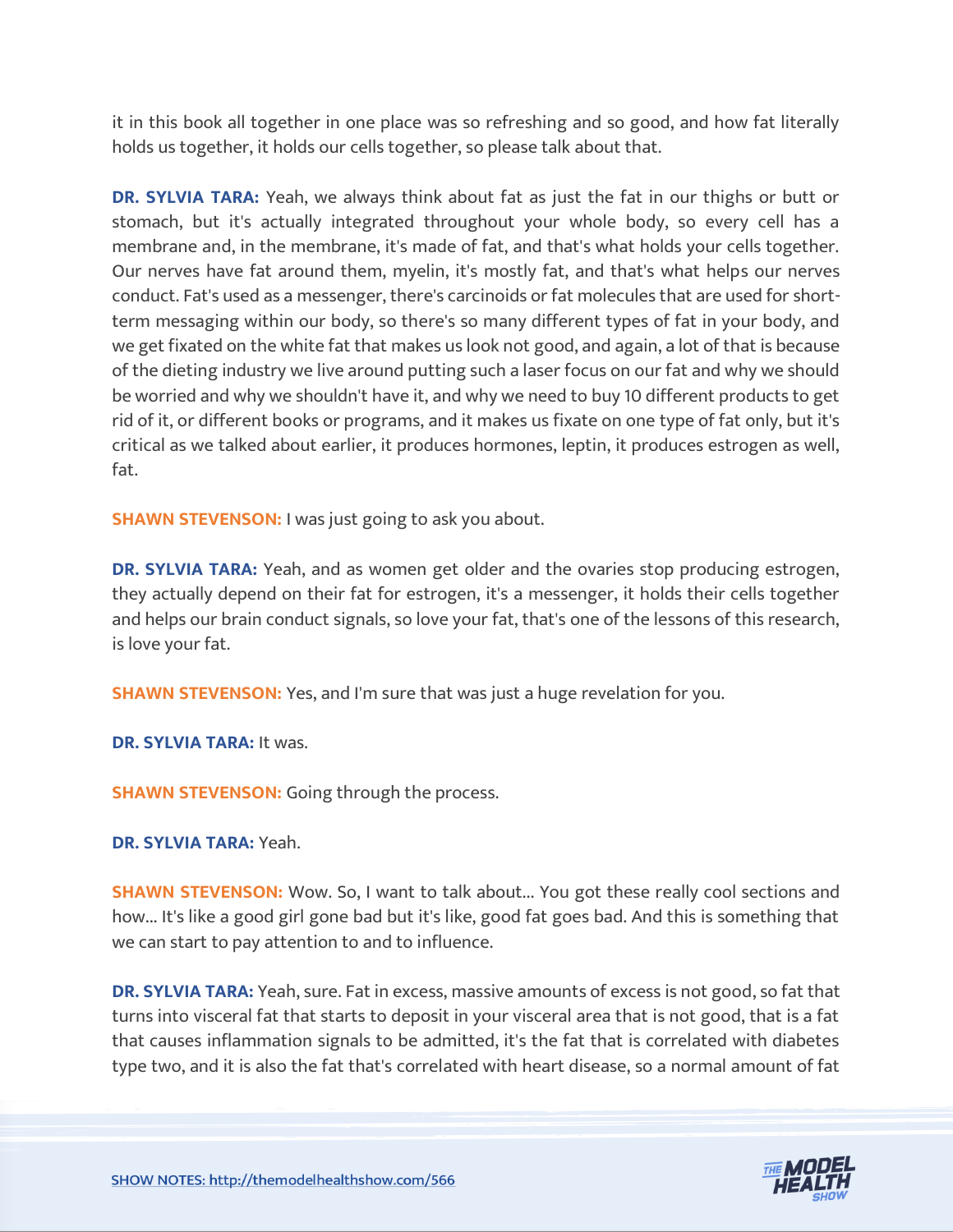is good, fats, subcutaneous, if it's stored in your arms and legs and under your skin can be quite healthy, and we need our fat for all the reasons you just mentioned, the brain size.

Our immune systems rely on fat, our reproductive systems... Our happiness, our emotional state relies on fat, as well. But then when you get too much, it starts to deposit in places where it shouldn't, then that becomes a problem. And that is good fat gone bad, so we want the good level, we don't want it being excessive and we don't want it underneath our stomach wall. We want to keep it at a healthy amount.

**SHAWN STEVENSON:** Alright. To close out this compilation, dedicated to The Surprising Science of Body Fat and how fat loss actually works, that's what we're going to focus on now. We're going to talk about how the process of fat loss actually works and some things that you can implement to support the process along the way... Now, a lot of folks don't realize this, but it's estimated that the average lean adult male stores about 130,000 calories in fat on their frame. Alright? 130,000 calories in fat stored on the average lean adult male. And that is enough energy to sustain life for the average person for approximately 65 days, right? 65 days. Now, excessive fat storage, obviously, can be unhealthy, it can be problematic, this can bump into issues with performance and with confidence and all these other aspects of psychology that come into play. But most importantly, we're talking about health, and having a foundation of health. Seeking to be healthier, can have an out-picturing of changes to our body composition, and the things that we would attribute towards having a healthy physical culture.

Now, with that said, once we start to venture into obesity, we'll be storing hundreds of thousands more calories in fat on our frame. Tremendous amounts of energy. And again, an average adult male, that's 65 days of energy... Just imagine how much energy is stored once we venture into that domain. And coming up from the environment that I lived in, most of my family was obese. And this is just what was a norm, coming from where I'm from.

And part of the reason that I do this work that I do is that I love my family. And there's so many good people. We just didn't know. We didn't have this education. We didn't know how any of this stuff worked. The distance of our knowledge would range from our eyes to the television screen telling us to do a SlimFast shake if you want to lose weight. Alright? Shake for breakfast, one for lunch and a sensible dinner. Since... What is sensible? What does that even mean? Sensible for who? There's a lot less sensibility today, alright? But that's the scope of our education, we don't understand how these processes work. And I want to empower people to understand how our bodies work and how powerful food is at driving and controlling these processes.

And the process of withdrawing the energy from your fat to use it as fuel, is often referred to [as lipolysis, right? Lipolysis... And the process of storing fat in your body is often referred to as](https://themodelhealthshow.com/science-of-body-fat/)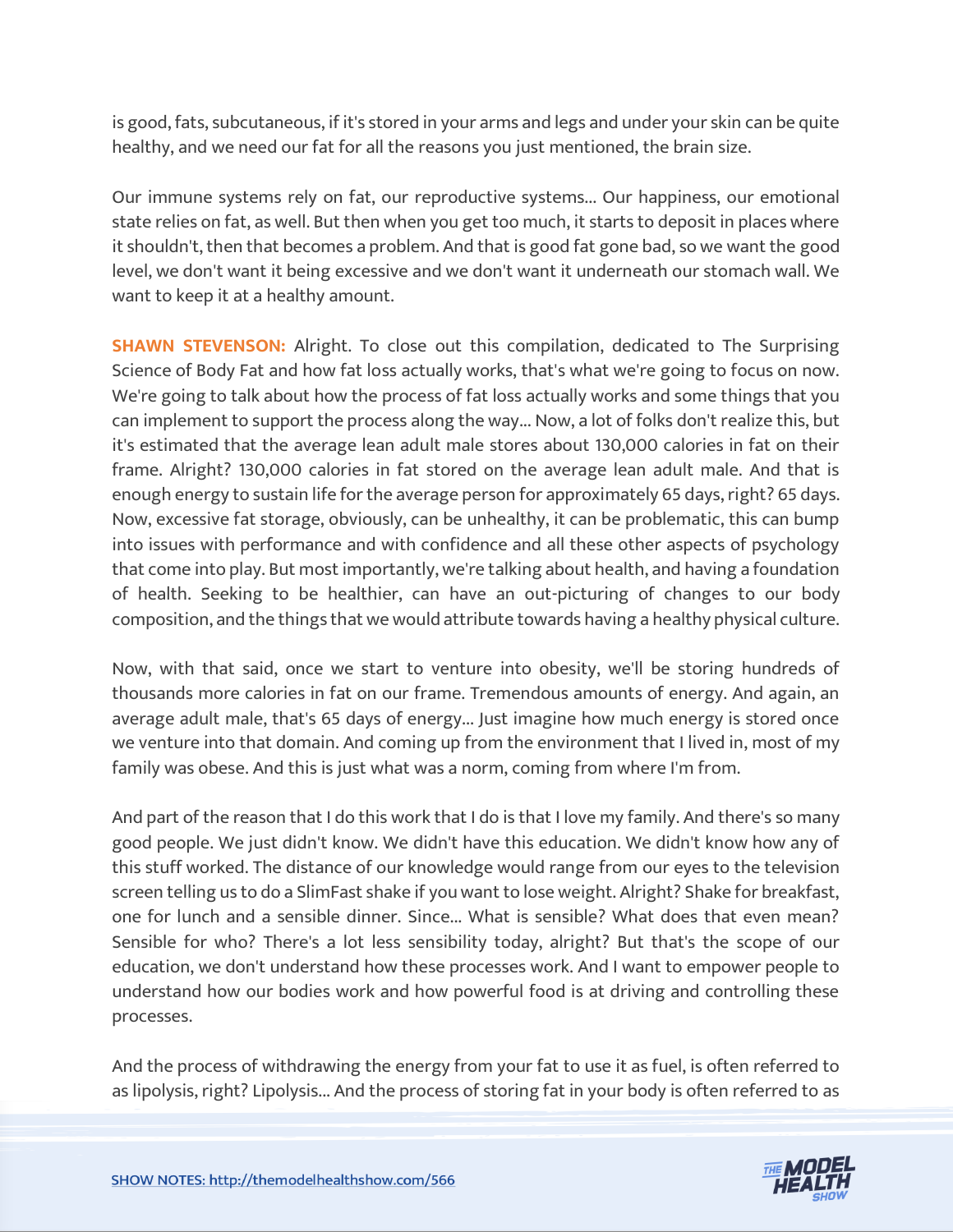lipogenesis, right? Lipogenesis. Now remember, with excess energy coming in, you're generally not making new fat cells, you are filling up the fat cells with more and more moolah to use if the situation ever called for it. But the big takeaway from this is that your body works on a hierarchy, right? It's kind of like accounting.

So, another class from college that I took that bared out in different ways, but it's going to bare out for me, beneficial, not from what I thought it would, but in the realm of nutrition, it was LIFO-FIFO. That's last in, first out and first in, first out. And with your body fat, it's working on a hierarchy of needs, with the utilization of energy. The last in is the first thing to get used, alright? What's already stored, is stored body fat, and that's what we're typically targeting... We want to just use some of this energy that's hanging around on my body. But even though we've got all of this caloric energy, this stored energy in the form of fat, your body is going to...

In comes another meal. In comes another source of nutrition. In comes another source of glucose... It's coming into the body, it's going to be the first thing to get used, because it's easier. Alright? Your body is working on that hierarchy. Once that's not coming in, then it can shift over and start using some of that stored glycogen. And then, it can finally start to burn through some of the stored body fat. So, it sounds like an arduous process. Now, keep in mind there are ways to supersede and get to that stored fat faster, alright? That's all in eat smarter as well. But these are different things, through our nutrition and our lifestyle, that enable your body to go and snag up some of that stored fat a little bit quicker. But most importantly, if we're looking through the lens of prevention and not storing excessive fat in the first place, it always makes the process easier.

Alright? So, I want to empower you, so you understand how all of these steps work, alright? So, if we want to get to that stored fat, that stored energy, we've got to have processes in place that encourage the process to happen. And also, if we feel nourished and we're not constantly putting more food in, because you think about it, if we're storing hundreds and hundreds of thousands of calories in fat on our bodies, so much energy that we can survive for months... On paper, on paper. Alright? Why on Earth would we still be hungry? Why will we still be hungry? And one of the big takeaways that you find out as you go through Eat Smarter is that chronic nutrient deficiency leads to chronic overeating. Chronic abnormal activity of your hunger and satiety hormones, leads to chronic overeating. These are all things that need to be accounted for that are controlling your behaviors, that are controlling what these metabolic processes are doing.

It's so much bigger than this calorie-focused paradigm of nutrition that has largely failed our society today, and so again, we're putting the power into your hands, now you understand how this process works, getting a fat bank account, basically, and now that we know how the energy

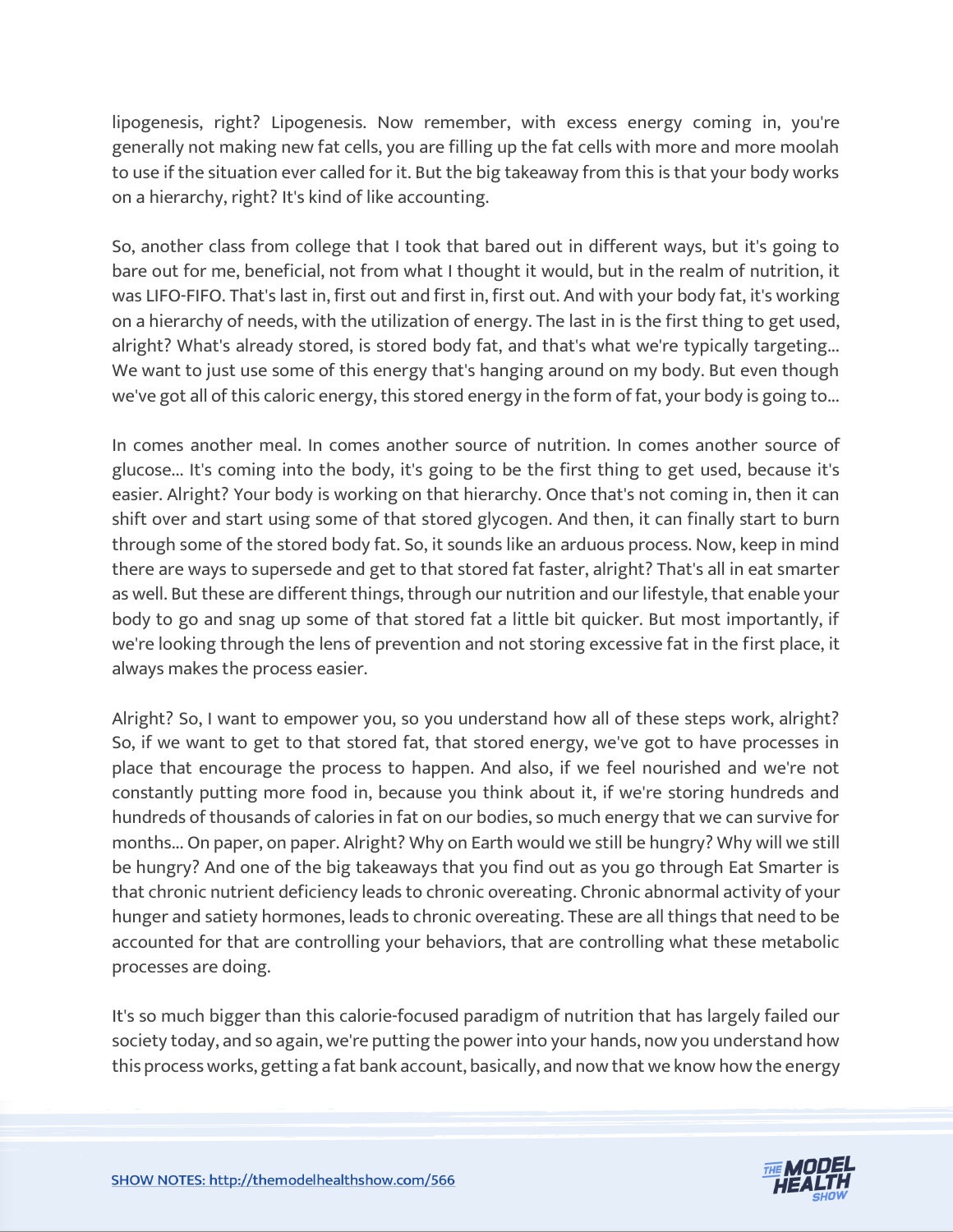is getting stored in the fat cell, let's talk a little bit about how we're going to move the fat out of the cell.

Now, in Eat Smarter in order to understand how this process of fat loss works in a really digestible way, pun intended, big pun intended, shout out to big pun, don't want to be a planet no more. But to understand how this process really works in a digestible way, in a way that makes sense, it's really getting to the really powerful tenet of education, which is taking something that we don't know and connecting it to something that we do know, that's what learning really is. It's taking something that we don't know and connecting it to something that we do know. And so, what I use is analogy to understand how the process of fat loss works is going to the movies, or going to see a play, and we use this paradigm of a metabolic theater, where all of this action is actually taking place.

Now in this metabolic theater, in this domain of the fat cell itself, where you're watching your favorite movie or you're watching your favorite comedian or favorite stage play, it's all happening in the fat cell itself. It's where some magic's happening. Now in order for the fat cell to get stored with energy, and that process of ushering in energy into that cell, there's a couple of key enzymes that are involved in all of these processes. So, we talked about the process of what actually constitutes the stuff that fat cell's getting stored with, which is the triglycerides. Three fatty acids combined with one glycerol, and so those are getting shuttled into the cell by the boss in charge of all the ushers, telling everybody the theater's open, come on in, have a good time.

And that's insulin. Insulin is opening the doors to the metabolic theater and allowing that fat to get stored. With the assistance of certain enzymes, There's enzymes like lipoprotein lipase that are involved in moving fatty acids around to different domains, but in particular now, when talking about fat loss or ushering the fat out of the fat cell we're talking about the enzyme called hormone-sensitive lipase or HSL. Hormone-sensitive lipase. Now, hormonesensitive lipase is like the little usher that's there to help move fat out of your cellular theater after the show is over. And again, without them, without hormone-sensitive lipase, and there's others as well, there's mono-glyceride lipase, there's adipose triglyceride lipase, but hormonesensitive lipase is kind of like the leader of their little... Within any little click at a job, there's like somebody who's kind of like the leader, even though they don't got the title necessarily. Alright, so hormone-sensitive lipase. And it's responsible for the mobilization of free fatty acids from adipose tissue is triggered this process of lipolysis by hormone-sensitive lipase and it's easily acted upon by hormones that we...

It's called hormone-sensitive for reason, hormones that we can influence, can help hormonesensitive lipase to do its job more efficiently and effectively. And moving onward, if we have [excess fat that we want to lose, we want hormone-sensitive lipase and his buddies to be](https://themodelhealthshow.com/science-of-body-fat/)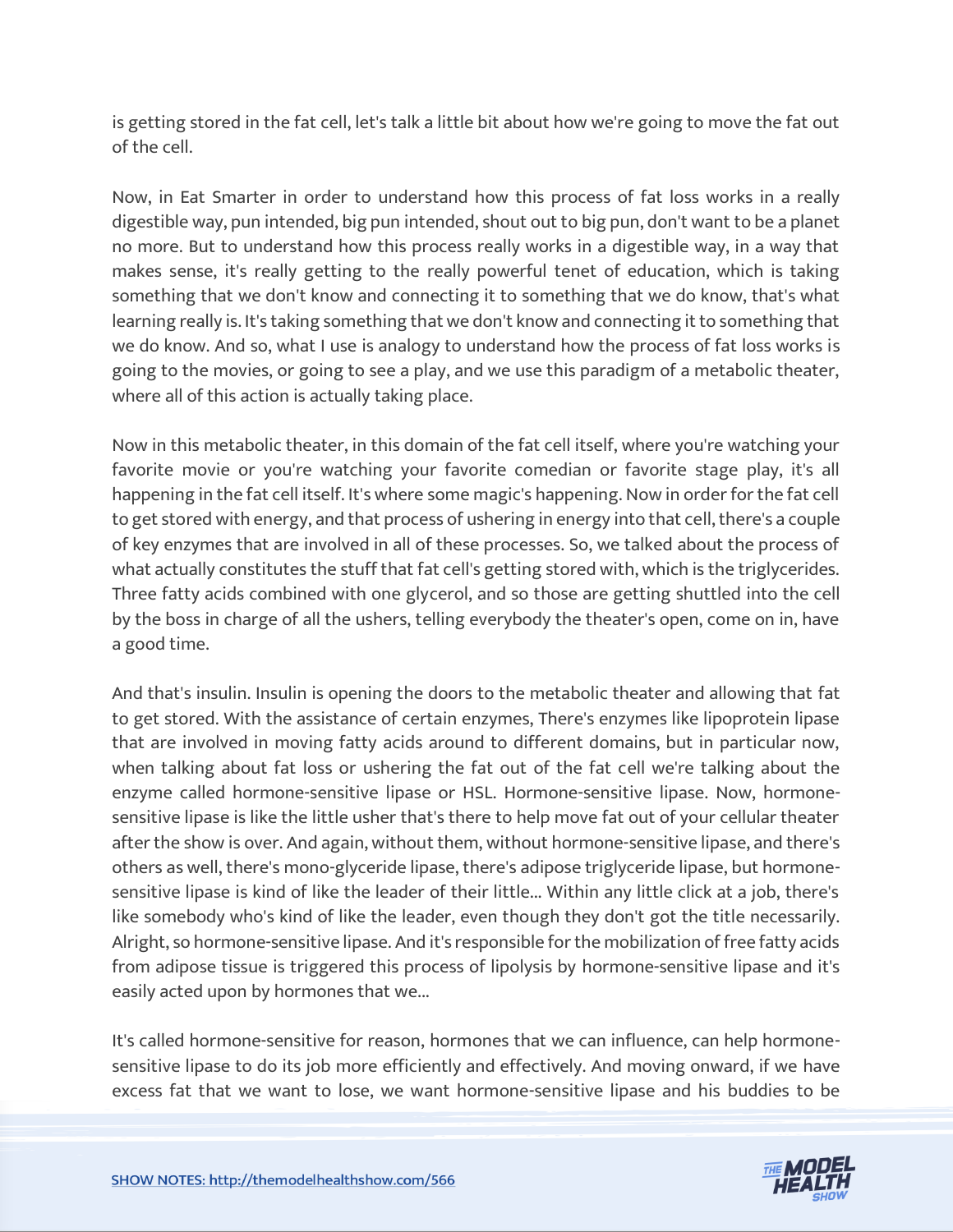clocked in on the job and ready to put forth their best efforts. And now, even though hormonesensitive lipase is the head usher I charge of getting fat out of its seat, there are some other bosses who actually write their checks, and these are the managers of their departments, and their bosses are the twin brothers, insulin and glucagon, not identical. And they're both from their loving mother, Miss pancreas. Now, even though they're brothers they have two very different personalities. Insulin is more calculating, careful, always wanting to save up and stockpile because you never know when you're going to need it. It's all about safety and security. And he wants to keep the attendees in the seats, keep the fat cell theater full and out of the isles, by the way, which is the blood stream. Out of the aisles in the fat cell. And glucagon, on the other hand, is really more of a free spirit in many ways, it believes in minimalism, we just use what we use.

We just have what we need, and that's what we need. Now. Just to be clear, according to the Journal of Lipid Research, glucagon does have some influence on activating hormone-sensitive lipase, but hormone-sensitive lipase is primarily activated when insulin just sits its butt down. That's the primary trigger for hormone-sensitive lipase to do its job of getting folks out of the theater is when insulin goes and takes a nap somewhere, it just goes and relaxes. That's when hormone-sensitive lipase is actually able to kick into gear. Glucagon is more specifically there and primarily producing and promoting hepatic fatty acid oxidation, so oxidation of fat in a liver. So that its primary job that it's doing what's noted in the data. So, glucagon, so many of these things we're just beginning to understand, but many of these things we've had data on, but it's just becoming more and more expansive. Again, insulin, glucagon and hormonesensitive lipase all take proactive jobs at managing the doors of the cellular theaters and allowing fat in or out of the cells. And one of the biggest takeaways from today, and something that really allows the mobilization and activity of hormone-sensitive lipase to do its job is glucagon's close friend he can pass off the keys to named adrenaline. Adrenaline, also known as epinephrine, his teachers at school called him epinephrine, that's his proper name, but his friends call him adrenaline.

I just thought about Fast and Furious, the Vin Diesel adrenaline. One quarter mile at a time. Adrenaline loves to get fat out of the cellular theater, loves to get everyone cleared out so they can go and kick it at the after party. When the show is over, hormone-sensitive lipase and other ushers are really motivated to get fat out of the cell once adrenaline is around, but again, the primary activator of hormone-sensitive lipase and ushering the triglycerides out of the cell, like policies, breaking these fatty acids down to be used for energy is simply by allowing insulin to stop roaming around, and insulin is going to be on guard on job whenever food stuff is coming in, particularly sugar, particularly high carbohydrate-based foods, just gets insulin being like that... That that... The helicopter parent that... That that... A passenger seat driver, that overbearing manager, just hovering over, constantly working too much.

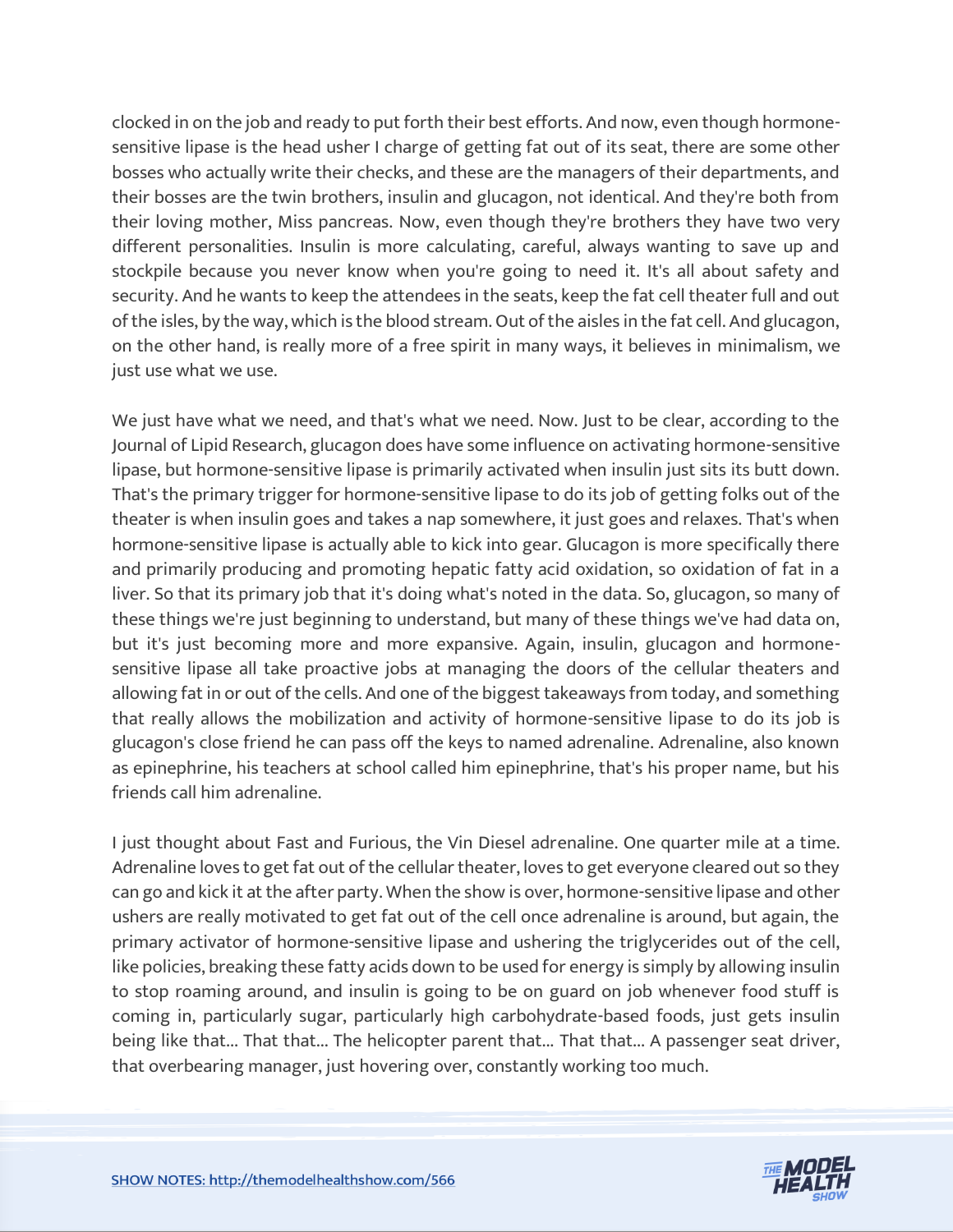So, as we move away and to employ some of these practices that we'll talk about and also again, much more in-depth, any smarter, even the cellular theater is much more in depth. We talk about in the book, but I'm just giving you the rudimentary understanding of how this process is working... Okay, now that hormone-sensitive lipase is able to do his job, adrenaline is... Is able to trigger and support doing this job, which again, adrenaline aka norepinephrine. We think of it as just in these terms of being this quote stress hormone, but stress is not... This term stress is universally considered to be bad, but it's not... We, stress is a part of what makes us human, and allows us to grow and to thrive and to survive, we're experiencing stress just by being here on this planet, gravity is constantly putting pressure on our bodies, this is why if you've ever seen that movie or read the books around the story of John Carter.

I believe Disney did that movie, but when he went to another planet and all of a sudden he's light as a feather, he's bouncing around and he's able to do all these crazy things, his body's been exercising getting stressed by gravity, just the nature of being here on this planet and the stress of movement and all these processes taking place, the stressing of exercising, which is incredibly beneficial for our metabolism, all these things are hormetic stressors, so just say stress is bad, is... A really terrible over-simplification. And just to be clear though, stress can really mess you up, excessive stress, but we need stress in order for our body to do all the cool stuff that it can do, it just needs to be in balance. Alright, now, this is very important. When we're talking about burning fat, when we're talking about "burning fat" we just talked about policies, that's the freeing of the fatty acids from the fat cell.

That's like policies that is not "burning the fat" like policies is a process of fringing the fat from the cellular theater, but it's actually burned for energy by your mitochondria at the cellular snack bar, that's where it really goes down, your mitochondria are really the energy powerhouses of yourselves, and the universal currency that your body is using called adenosine triphosphate or ATP, is which our mitochondria is making... When it's taking that fat and "burning it" that in destination of the fat being free from the cell, the free fatty acids being freed and actually leaving our system "burning fat" happens in the mitochondria, it's a process called beta-oxidation, all right? Because lipolysis is just breaking down fat to use as fuel, that's not enough, that's not burning fat. The majority...

Listen to this, this is incredibly important. The majority of fat-free through lipolysis is reabsorbed. Lipolysis is in it. Of course, it's important. It's a step in the process. A study publishing endocrinology and metabolism, cover that 70% of released fatty acids are reabsorbed, they are reabsorbed. Who knew? This process of re-esterification is when the free fatty acids recombine with the glycerol and it's going to get stored in a fat cell, it's going to get stored and used for later Energy, and it says quote 70% of released fatty acids are re-esterified at rest, and this value decreases to 25%, so we go from 70% of fatty acids getting re-absorbed to [only 25% of freed fatty acids getting re-absorbed within the first 30 minutes of exercise. When](https://themodelhealthshow.com/science-of-body-fat/) 

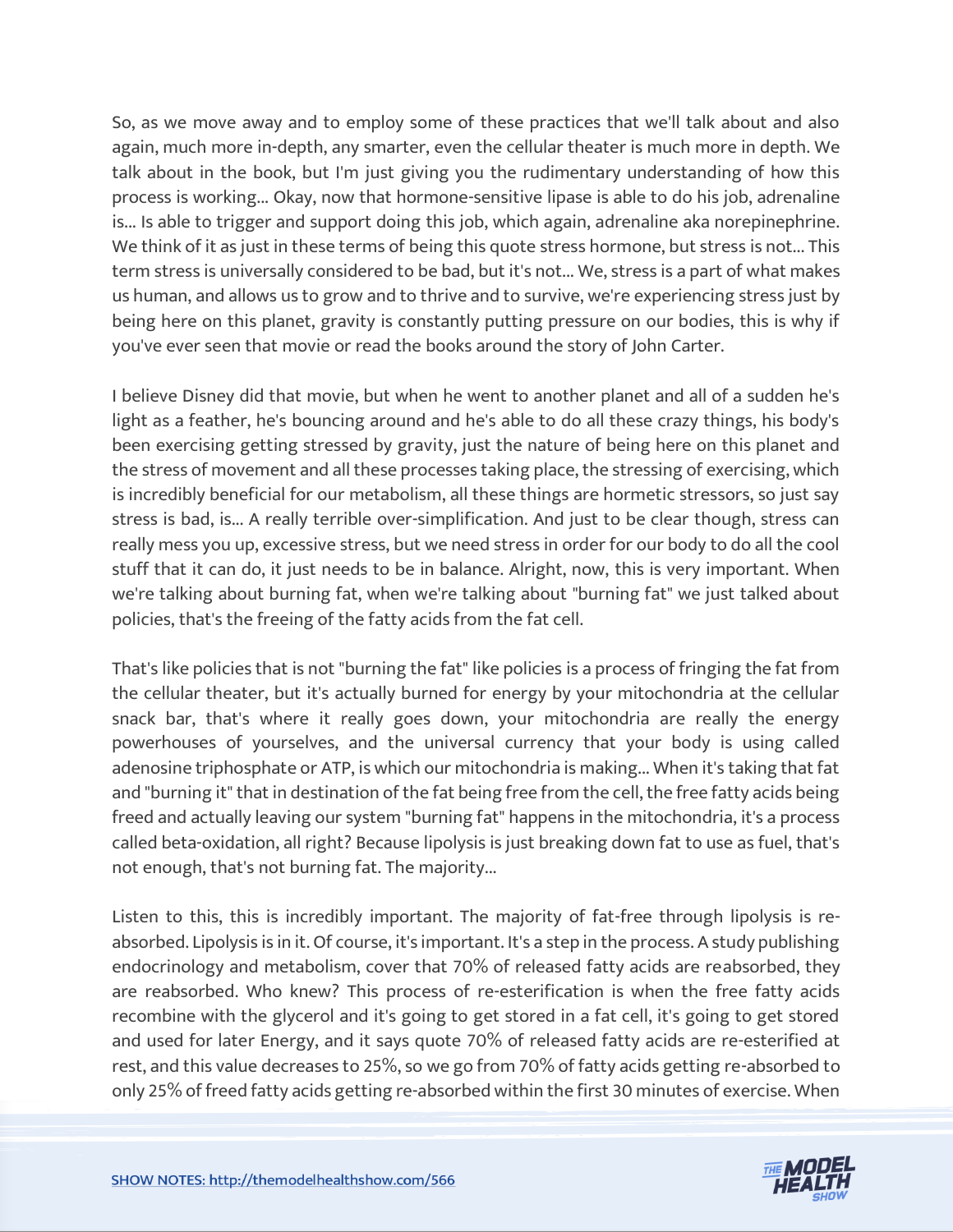you exercise, it's unlocking some magical power seemingly and actually moving the fat out of the system, all right? In exercise, more than one half of the increase in fat oxidation could be attributed to the reduction in the percentage of re-absorption, okay, so it's not just your burning fat through exercise, you're not re-absorbing the fat that's already been released.

So, I hope that makes sense. Now, these mitochondria are powerful, these are mighty, mighty entities in our cells. You can have hundreds, even thousands of mitochondria in a single cell, as a matter of fact... Just a little fun fact for you. Approximately 10% of your body weight is mitochondria. What?

Alright, right. That's a Tweetable right there, that's a Tweetable. Your mighty, mighty, mitochondria, and truly a big part of this process is supporting the function of these metabolic Biggie Smalls, these metabolic Biggie Smalls are a huge key to supporting your cellular theater. Now, there's other bosses, there's other entities involved in this metabolic theater, like your thyroid gland, for example, and the thyroid is producing hormones that control your metabolic rate, the rate at which you burn energy, and the thyroid gland is closely connected to the brain and the gut, and so what's going on with those two things deeply impacts the function of the thyroid and signaling all of these different things to happen, and so we dive into that a little bit deeper and eat smarter, but I want to give you an overarching understanding of this metabolic theater and how this process actually happens, and once the fat makes its way to the mitochondria to be used as fuel and burn through beta-oxidation, where does it go? Where, oh where, has that little fact gone?

I think the closest approximation that people can think about, just rationally what we kind of see in the world, and thinking about fat being evicted from our bodies, is through the appearance of sweat. So, we think that our fat cells are having a good break up cry, and they're just leaving our bodies and it's a sad experience, they're sad to go, but you're happy to see it, so are we losing our fat through sweat or is there something else happening? As mentioned, when we attempt to "lose fat", what we're really attempting to do is to metabolize these triglycerides, again, triglycerides are comprised of three types of atoms, carbon, hydrogen and oxygen, and triglycerides can only be broken down by unlocking these atoms through the process of oxidation.

Now, here's how fat is able to vanish into thin air, a peer review study published in the BMJ where scientists decided to follow the path of these three atoms as they are leaving the body, they discovered that when 10 kilograms of fat is oxidized, 8.4 kilograms of that fat is excreted as carbon dioxide via the lungs, while just 1.6 kilograms was released as water, so in other words, approximately 84% of the fat you lose is eliminated through your breath when you breathe out, and only about 16% of the fat you lose is through sweat, urine and other fluids, [even tears from your eyes, it](https://themodelhealthshow.com/science-of-body-fat/)'[s a little bit of fat leaving. These calculations revealed that the](https://themodelhealthshow.com/science-of-body-fat/)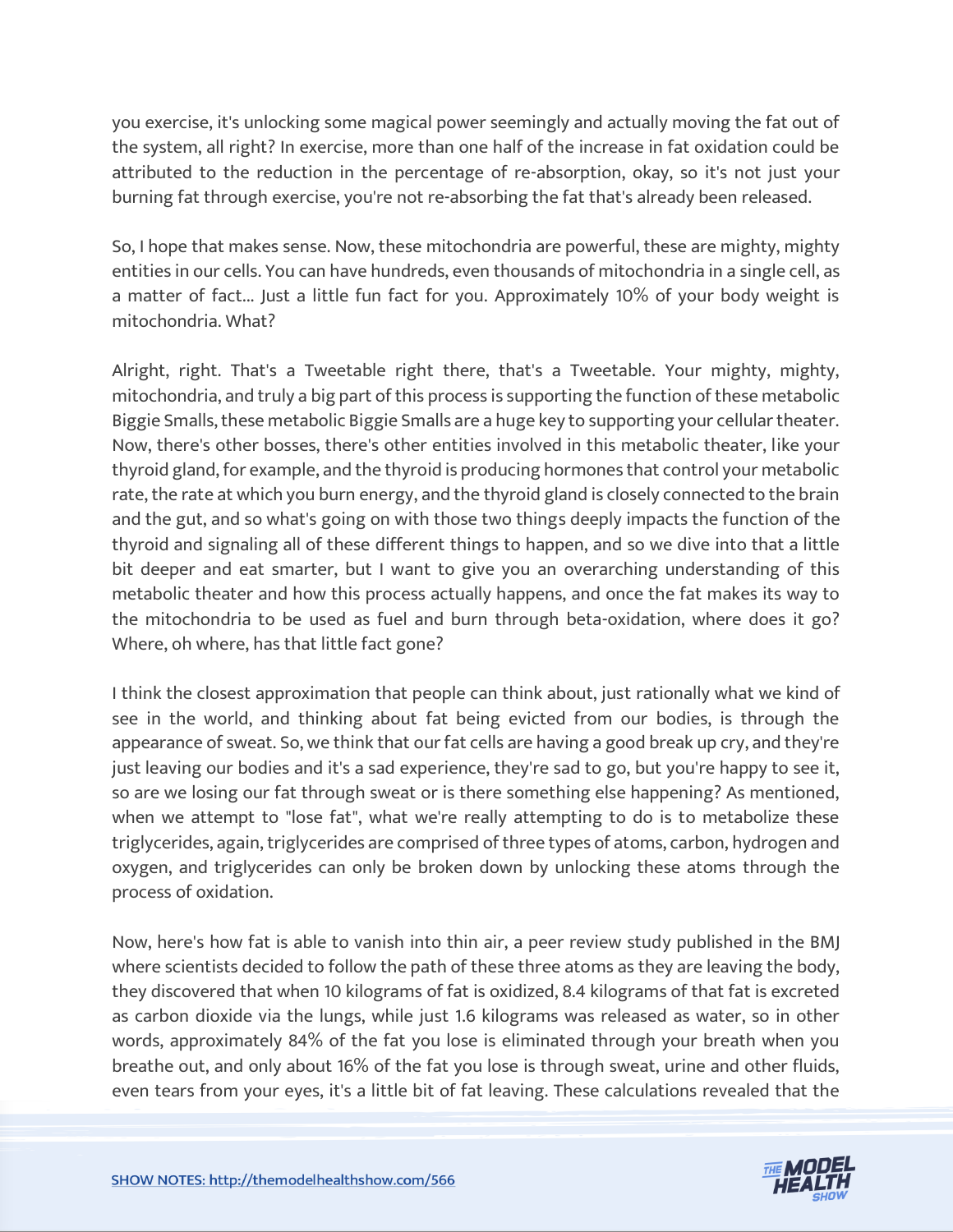lungs are the primary excretory organ for fat, plus if that weren't enough, the researchers estimate that about one-third of the weight loss happens as you breathe during a full night of sleep. So most of the fat, how it's vanishing into thin air, literally, is because we're breathing it out, this doesn't mean that breathing faster, doing the breath of fire, the chaotic breathing, is going to help you to burn more fat, that's not what it's about.

That's just an end point. It's the door leaving the body, that's all that is. All of this stuff has to happen beforehand, which largely relates to our nutrition and our lifestyle, so now that we have a really good rudimentary understanding of how the process of fat loss works, how our cellular theater is functioning, how we have different fat cell communities, how our fat cells are getting stored in the first place, now we're going to cover some of the specific foods and nutrients, and a way of eating, we'll start with that first, that supports this fat loss process that supports your fat loss related hormones and enzymes. But one of the most overarching nutrition principles is seen in the data, which is to simply keep insulin in balance, again, that's when everything is kicking into gear, the enzymes that do all these cool processes of fat metabolism, kicking it off, happens when insulin can sit down relax and take a break. So, knowing that insulin is largely triggered by carbohydrate intake and sugar... Not that any of these... Not that carbohydrates are bad...

We're not saying that, but we have a very carbohydrate-dominant society, and largely refined processed carbohydrates, and even once we get into the whole grains, we can take that too far as well, because that's what I was taught again in my conventional private, expensive university nutrition science class I was paid to be mis-educated, I was taught 7 to 11 surveys of whole grains, and my teacher was bordering on obesity himself, he was not secretly main lining, Cheeto dust and Pop Tarts. He was doing the thing that he was teaching, but because of the role that insulin plays, for example, with that carbohydrate coming in, it might be too much, and you kick into that process again, glucose, cash on hand, writing checks, over depositing in the glycogen in the liver and the muscles, and getting stored as certificates of deposit in fat cells. It can happen easily with the typical meal here in the US, and so what if we just shift this ratio a little bit, just shift the ratio. Since we know that the big driver of insulin, which dietary fats and proteins can also stimulate the activity of insulin, but not even remotely as close as carbohydrate and sugar can.

So, what do we do? How does this work? Does it work? A study cited in the American Journal of Clinical Nutrition revealed that simply lowering the study participant's ratio of carbs and increasing their ratio of protein without changing calorie intake. Please hear that, without changing calorie intake, led to higher levels of satiety, a higher resting metabolic rate and higher levels of fat oxidation, the fat actually getting burned without changing calorie intake, simply shifting that ratio... I didn't say, "No carbs."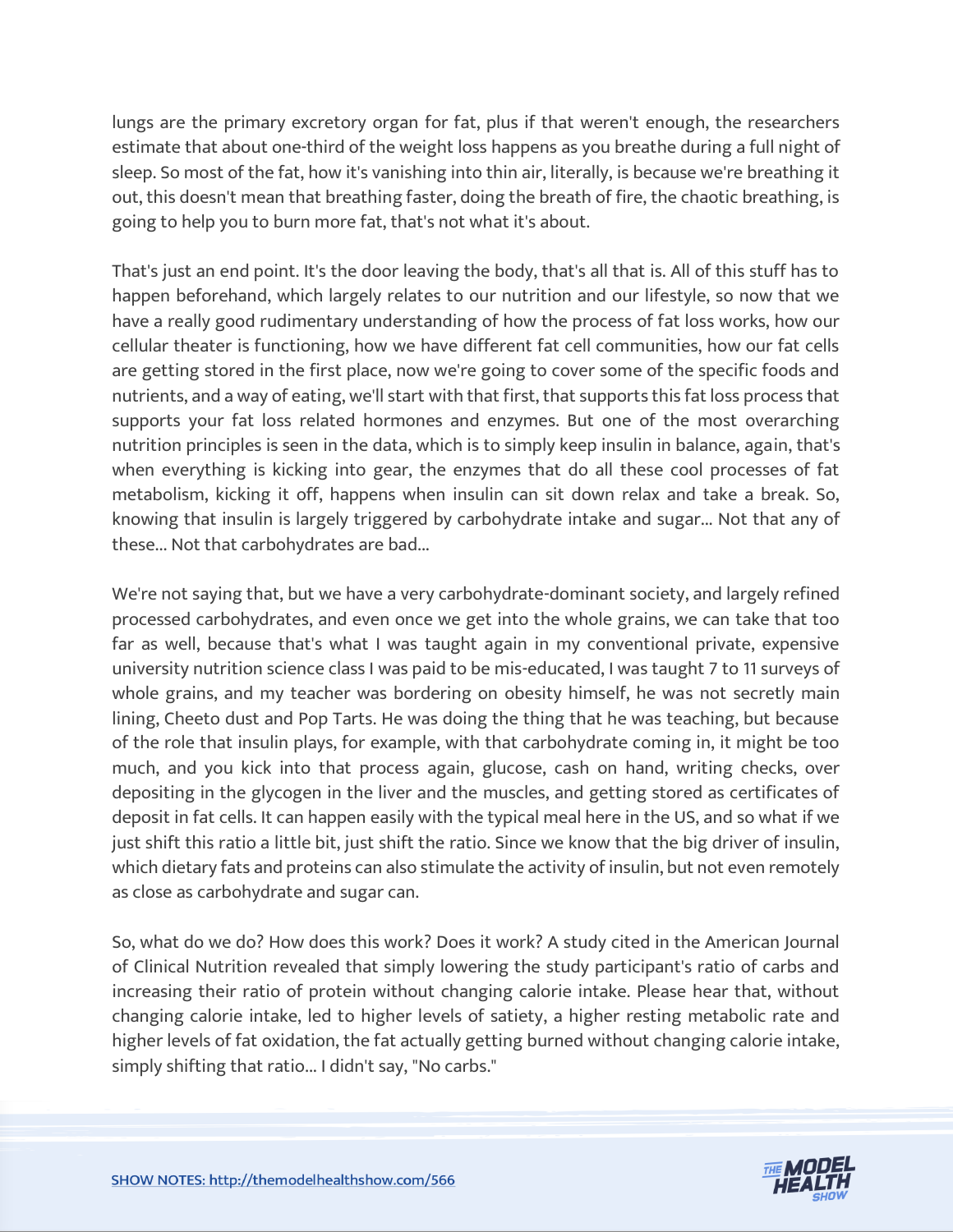I didn't say even "low carbs"... Could be, but just lowering that ratio, and increasing the ratio of protein to create a favorable change in the metabolism. Now, what if we take this tenet of simply shifting our carb ratio, just for one meal of the day, specifically to start the day, the first meal that you have, because you're "breaking your fast". Your body's metabolism is in a very influential state at that point. And this is conducted by researchers at St. Louis University and published in the International Journal of Obesity. They sought to discover what happens with fat loss when you eat a high carbohydrate breakfast versus a high protein/fat breakfast. When the calorie count of the meals are exactly the same. They stay the same, but just talking about the main macro nutrient coming in.

Now for the high carbohydrate breakfast. It's a breakfast that I've had many a day, many people have, for their breakfast. Bagel. Bagel, of course, you might be like, "Well, it's not a high-quality carbohydrate." Even if it's a whole grain bagel, we can get into nuance about this, but this is what's used in the study. And then for the high protein/high fat breakfast, it was eggs. Now, the researchers did have the study participants to decrease their overall caloric intake by 1000 calories a day in the study, but had different people use different macro-nutrient ratios, just for their first meal. And here's what they found after an eight-week study period. Even though the calories on the diets were the same, the study participants in the lower carb breakfast group, showed a 61% greater reduction in body mass index. A 65% greater weight loss. A 34% greater reduction in waist circumference. And a 16% greater reduction in body fat percentage, actual fat loss.

Calories the same, changing that macro-nutrient ratio, which influences insulin, which influences hormone-sensitive lipase and glucagon, and all the things we're talking about. This is a tenet that we can take advantage of. Does this mean you can't have your favorite breakfast, even if it's a higher carbohydrate? No, this doesn't mean that. You can do what works for you, what feels good. But for some people, this might be like, "Oh wow, I've been doing this thing this whole time and I haven't really been getting the results that I want. Maybe let me try shifting this macro-nutrient ratio." Because I promise you, any smarter you learn how to take advantage and enjoy your carbohydrates.

It's just how you... It's how you do it. It's not just what you do, it's how you do it. Now, I also today want to talk about and share some of the specific foods and nutrients that have some data, some really solid data affirming that it supports this process of fat oxidation. Alright, so the first one that I'm going to share is a food that a lot of people know about, but this is definitely going to encourage you to maybe add this in a little bit more. Foods that influence the genes themselves, that literally control these processes of metabolism, are truly remarkable. So, we're talking about the genetic programs, controlling what insulin does. Controlling what hormone-sensitive lipase does, controlling what thyroid hormone does.

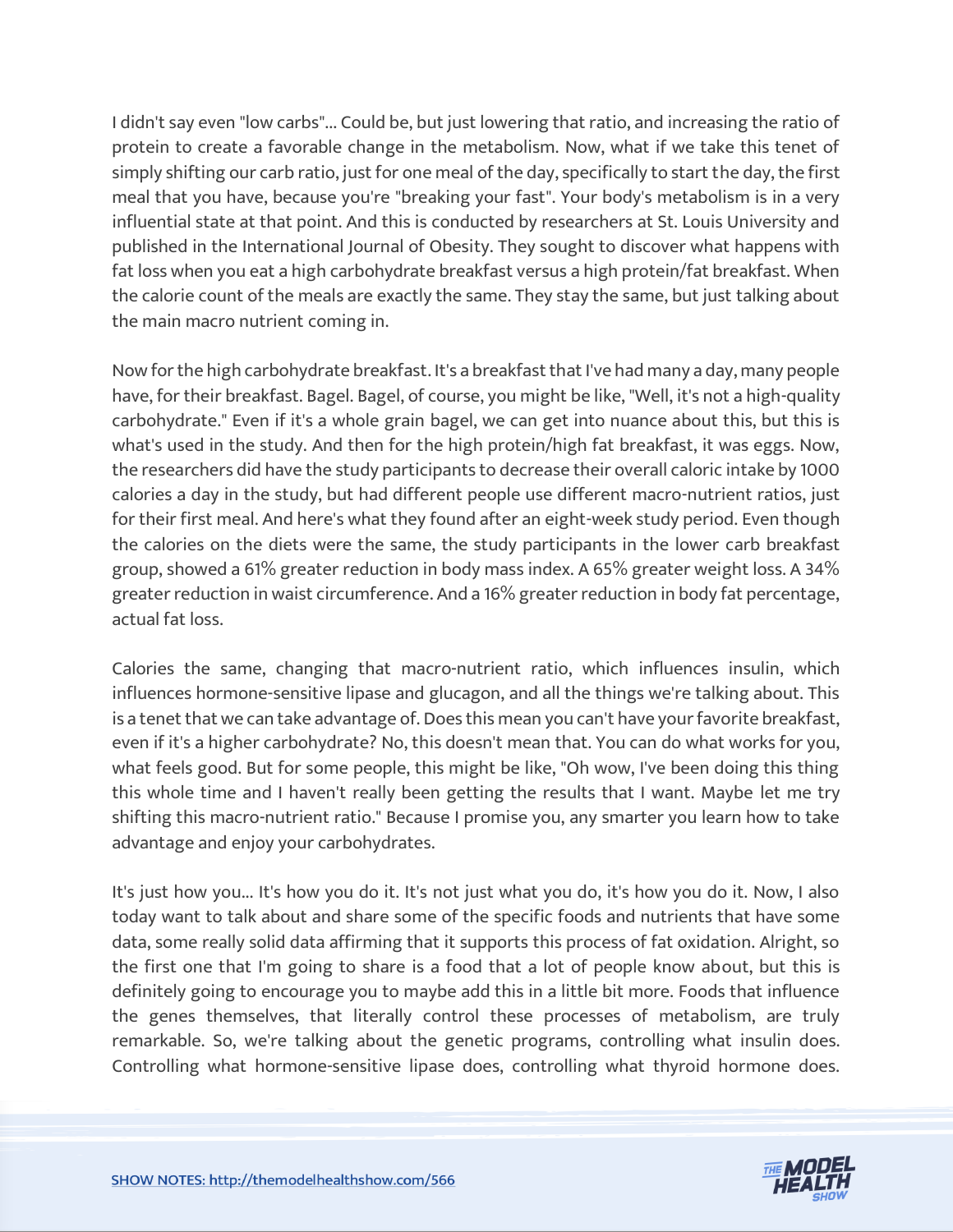Controlling what insulin does. Controlling what... Did I say insulin twice? Who knows? It matters if I say it twice, because it's twice as nice, insulin is important but adrenaline.

Determining what all of our hormones related to our metabolism are actually doing, can be really powerful. One of these remarkable foods, seen in the research, are blueberries. Researchers at the University of Michigan published data finding that blueberry intake can potentially affect genes related to fat burning. And a study published in the Journal of Nutrition showed that the consumption of blueberries was able to reduce insulin resistance in study participants. Now keep in mind, a consistent sign of insulin resistance is carrying around more visceral fat. This hyper-emphasizes your body when you're insulin-resistant to get that sugar out your blood stream, because it's not...

The insulin is not communing with the fat cells properly, and getting it out of the bloodstream, but there are certain departments that can really bear the brunt of the weight. Primarily increasing things like non-alcoholic fatty liver disease by storing more fat in the liver and creating lipogenesis there. And also storing it as visceral fat, right? So anything that we can do to improve insulin sensitivity is going to be a welcome friend to our waistline. Specifically, it's the flavonoids found in blueberries that are found to be protective against weight gain, according to scientists at Harvard University. So, best blueberries, wild harvested blueberries, fantastic. Blueberries, and there's a nuance here, fresh, frozen, dried. All these different...

There's many different ways. The most important thing is just to get some of this stuff in. Frozen is great, because some nutrients are retained even better. While you do lose some other things, so it just depends. Fresh or frozen, fresh, obviously, you could use it as a snack, you could use it in different dishes. Frozen is great for smoothies and snacks, and things like that. The list goes on and on. So many different ways to utilize blueberries, right? But that's one of those simple easy things to add in. A couple of berries a day, can keep the fat genes at bay. Alright, now another one of these powerful food sources, sources of nutrition that help to manage these metabolic processes, is something else that you're going to be familiar with, but we're going to dive a little bit deeper, and it's salt. Salt.

As you recall the pancreatic hormone, glucagon, promotes lipolysis by opening up the cellular doors to release stored fat for use as fuel, specifically really assisting in that process with the liver. Recent data affirms that sodium aides in the performance of glucagon. You want glucagon to be able to do its job intelligently, and salt also influences the action of leptin, adrenaline and thyroid hormone. You need salt for all of these things to do their jobs. It's incredibly important, but it's been demonized, and we'll talk a little bit about why, but a metaanalysis published in the Cochrane database of systematic reviews and covered that study participants placed on a low sodium diet did have slightly lower blood pressure in the short[term. That](https://themodelhealthshow.com/science-of-body-fat/)'[s what we think about when we think about sodium, we think about salt.](https://themodelhealthshow.com/science-of-body-fat/)

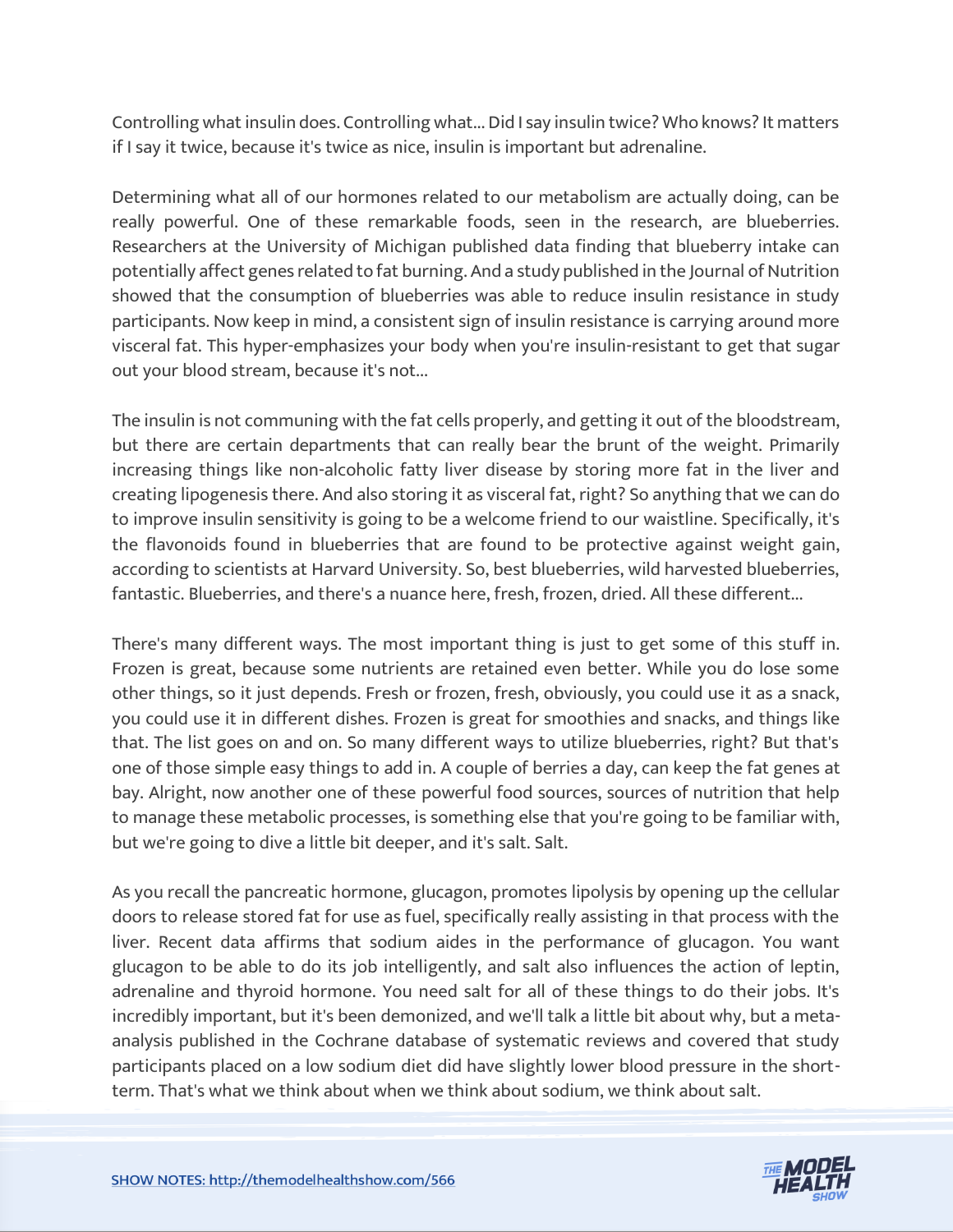But they found that over time, the restricted sodium actually led to elevated triglycerides, the thing we're trying to eliminate, if we're talking about weight loss. Elevated stress hormones and accordingly, elevated blood pressure. Short-term, reduced blood pressure. Long-term created some problems. So, we need to be much more aware and conscientious in our management of salt. And I'm not advocating for a high salt diet, I'm just saying that we need enough of the right kinds of salt, high quality salts because according to the Journal of the American College of Nutrition, they estimate that at least 77% of the salt intake in the American diet comes from processed foods and not what you're adding from your saltshaker. This is primarily from low quality, heavily refined salt that typically contains additives, like anticaking agents, etcetera, and is devoid of all other naturally occurring micronutrients and doesn't have the long history of use that real salts have, alright.

So, there's... A lot of folks know about Celtic salt, then Himalayan salt and Black Hawaiian salt and real salt, there's so many cool salts to utilize, you need salt. We need higher quality salt. We need to move away from the processed foods that contain this low-quality salt. Another important nutrient adjunct for improving this metabolic process when we're talking about "burning fat", this one's going to be easy, but are you doing it? Water. A peer-reviewed study published in the Journal of Obesity found that drinking adequate amounts of water can itself trigger lipolysis AKA the release of stored body fat. Water. Water, you sweet, sweet, wet... Never mind. And if that didn't perk up your ears enough, another study published in the Journal of Clinical Endocrinology and Metabolism found that drinking water can also increase your metabolic rate through a process called Water-induced Thermogenesis.

The reason that water is doing this process, is not because of just your body is heating the water up or whatever, it doesn't matter if it's cold water or hot water, that's not really what's making the big difference, it's the fact that water makes everything in your metabolism work better because here's just a couple of things that water is responsible for related to your metabolism. Water is responsible for the maintenance of your DNA, water is responsible for facilitating reactions in your mitochondria where fat is actually burned, water is responsible for the integrity of all of these different glands and tissues and cells that enable this incredible process of metabolism to take place. It's all happening in a water medium.

That's how important water is. So, are you getting enough? Is that a priority of yours, because we're looking for this magical thing to help us to lose weight and to burn fat. Water is the basis. Water is the basis. Alright, another thing seen in the data that actually helps to nudge, remember we talked about the different brown cell communities, beige cell communities, white fat cell communities, to nudge those beige fat cells into the realm of brown fat, give them a little bit of a nudge is actually the c-word that comes with some nuance here, but it's coffee. Coffee's been found to help to nudge [beige fat cells into the brown fat cell domain and](https://themodelhealthshow.com/science-of-body-fat/) 

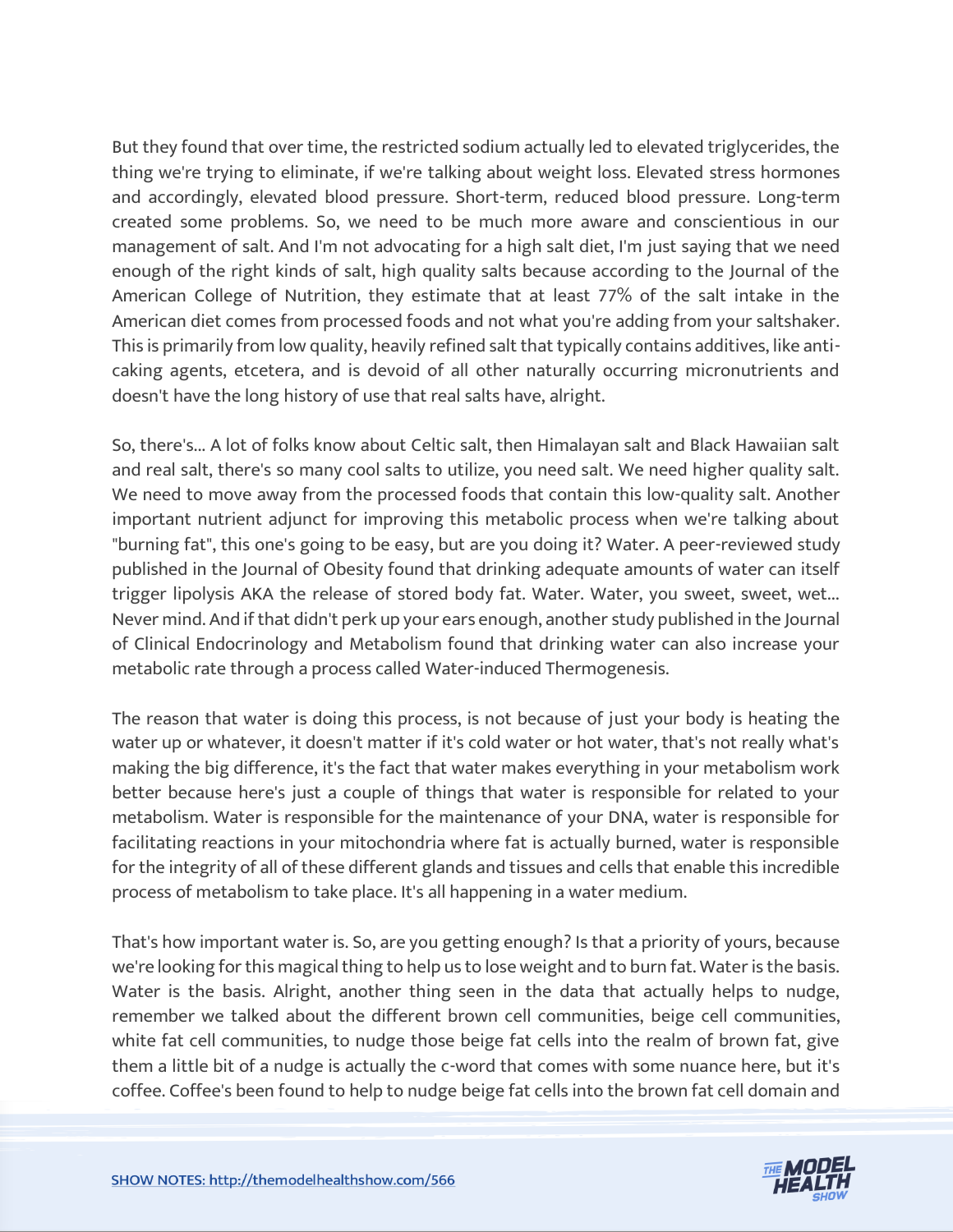activity. In one of the studies that we highlight in Eat Smarter researchers actually use FMRIs and looked at what happened in the body when folks drank coffee. And they saw the brown fat areas of the body lit up like a Christmas tree, but as with any of these things, there's nuance here in the quality. Where is it coming from? The amounts that we're using, all this stuff we cover in depth in Eat Smarter. But I wanted you to know that because it's not just about targeting the white adipose tissue, it's targeting the other fat cell communities that make all this magic happen as well.

Like the type of fat that actually burns fat for energy. Alright, another nutrient source that is pretty common, a lot of folks know about this, is highlighted in a new study that was published in the Journal of Translational Medicine, and they found that oleocanthal-rich antioxidant rich extra virgin olive oil can potentially downgrade the expression of the FTO gene associated with excess body fat and obesity. We're talking about that epigenetic influence, we're talking about Nutrigenomics here, how nutrition is affecting what your genes are actually doing. Nutrigenetics, all these things come into play here. The scientists found that in a four-week diet intervention that included high amounts of olive oil appears to have epigenetic influences that result in improved body composition. And it's not just the remarkable antioxidants and other phytonutrients in olive oil contributing to these benefits, but the mono-unsaturated fatty acids themselves sparking some metabolic benefits.

A meta-analysis of 24 studies found that a diet rich in mono-unsaturated healthy fats from whole food sources was able to reduce blood glucose levels and improve insulin sensitivity better than a standard low-fat carbohydrate diet for test subjects. Another study published in the International Journal of Obesity and Related Metabolic Disorders, pitted a diet with a higher ratio of fats, specifically mono-unsaturated fats, head-to-head against a low-fat high carbohydrate diet for overweight test subjects for 18 months. The test objects with the higher ratio of mono-unsaturated fats in their diet, lost more weight, lost more body fat, and lost more inches off their waist than the low dietary fat group. In fact, in this study the low dietary fat group actually gained in all those areas.

Fat is a big player in our metabolism. Healthy whole food-based fats. Some of the most popular sources of mono-unsaturated fats that have a dense source of mono-unsaturated fats, are nuts and seeds. Like almonds, Brazil nuts, cashews and pumpkin seeds. And also grass-fed butter, beef, duck, avocados, avocado oil, olives, and, of course, olive oil. So, there's nuance here with the olive oil, too. Of course, you don't want to get your proposed healthy source of olive oil that's coming along with pesticides and herbicides that's been used in the growing process. Alright? So, you want organic olive oil, cold pressed, extra virgin olive oil. And also, it should be stored in dark glass, because it's photosensitive, alright?

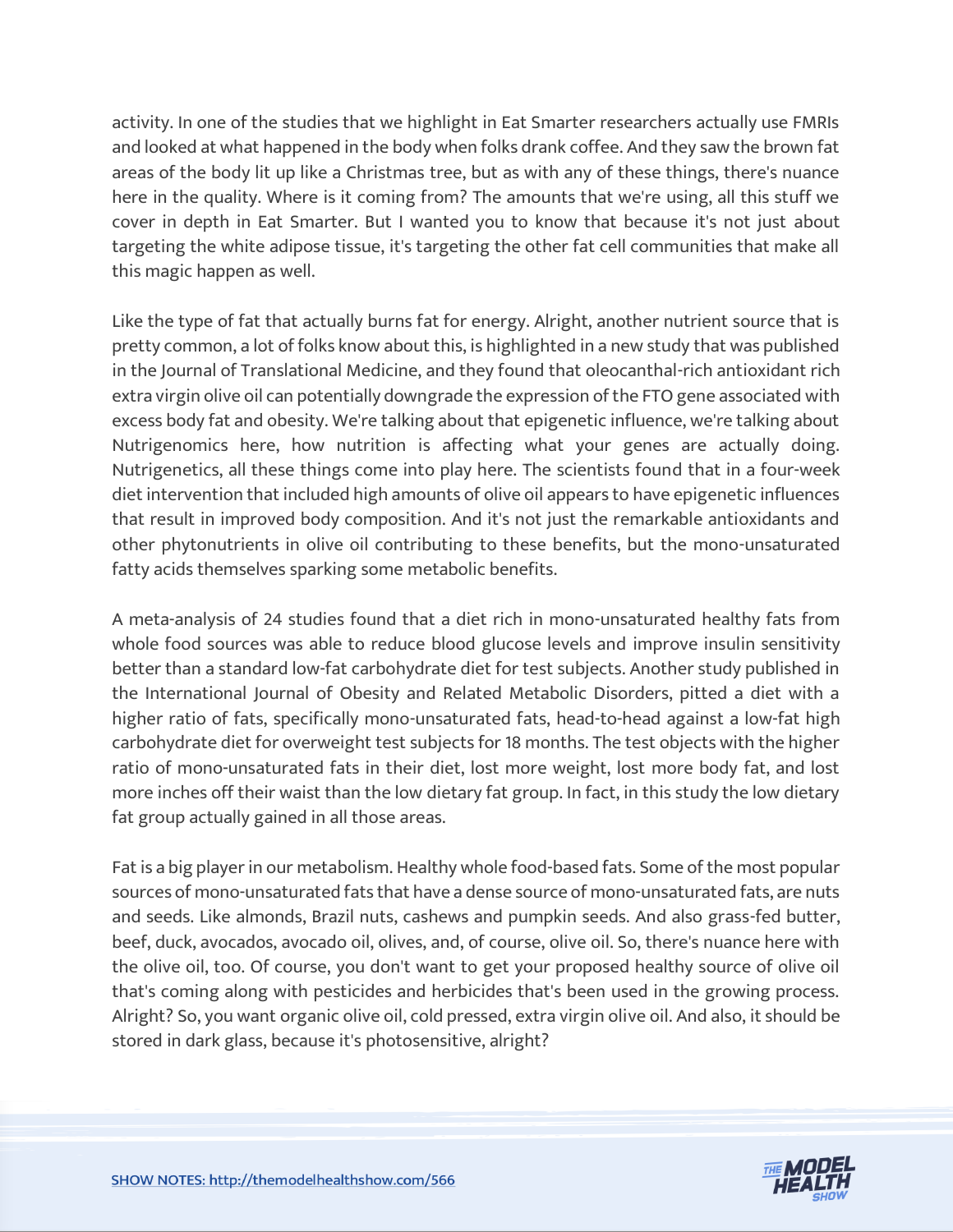So again, more of that data is in Eat Smarter. So, I can go on and on. There's so many incredible foods and incredible nutrients that really help to guide and create more effectiveness and efficiency in our metabolism. Again, so many wonderful foods and nutrients that create the conditions for metabolic health in our bodies. It's important to remember that there isn't a "magical fat loss food". There isn't one specific food that's going to shift your metabolic health on its own. It's really about stacking conditions in your favor, with our lifestyle practices and also with our nutrition. Of course, there are certain foods that do have a higher leverage. However, you can utilize a really great fat-loss supportive food while simultaneously doing things that inhibit fat loss.

So, it's stacking conditions in your favor. And one other thing that I want to mention, specifically in the nutrition domain, that targets hormone-sensitive lipase that we covered today, which again is the enzyme that unlocks our fat cells, so that the contents can actually be utilized for fuel. There aren't many things that have been discovered that directly act upon that enzyme. But according to a study published in the journal, Phytonutrient Research, the traditional tea Pu-er, is one of the rare nutrient sources that has a direct significant influence on that enzyme that unlocks our fat cells. Also, we know how much our microbial health is influencing our metabolism today.

A recent study published in the peer-reviewed journal Nature Communications, uncovered that a unique compound called theabrownin, that's found in Pu-er, has some remarkable effects on our microbiome. The researchers found that theabrownin positively alters our gut microbiota and directly reduces excessive liver fat. And helps to reduce lipogenesis or the creation of new fat. Pretty remarkable stuff, but again, the quality matters. You want to make sure that you're not getting a tea that's also coupled with microplastics and heavy metals, and all these other things that are coming along in conventional teas that most people don't know about. The Pu-er that I use, uses a cold extraction process that is patented technology. A triple toxin screening of the highest level of purity as well testing for pesticides, heavy metals, toxic molds that are all common in teas, and most importantly for me, it's wild-harvested, which dramatically increases the concentration of polyphenols that are well-noted to have some of these cool effects that we're talking about, so...

This is from Pique Tea, head over to piquetea.com/model. That's P-I-Q-U-E-T-E-A.com/model. You're going to get an exclusive 10% off all of their incredible award-winning teas over at Pique Tea. Again, go to piquetea.com/model. Now again, we've got to make sure that education is paramount right now, so that we actually understand and relate to our own bodies and stop superficially treating things. We want to start stacking conditions in our favor, but awareness is the first domino. Just understanding how this stuff works, it starts to put the empowerment into our hands where it really is anyways, but we start to acknowledge that.